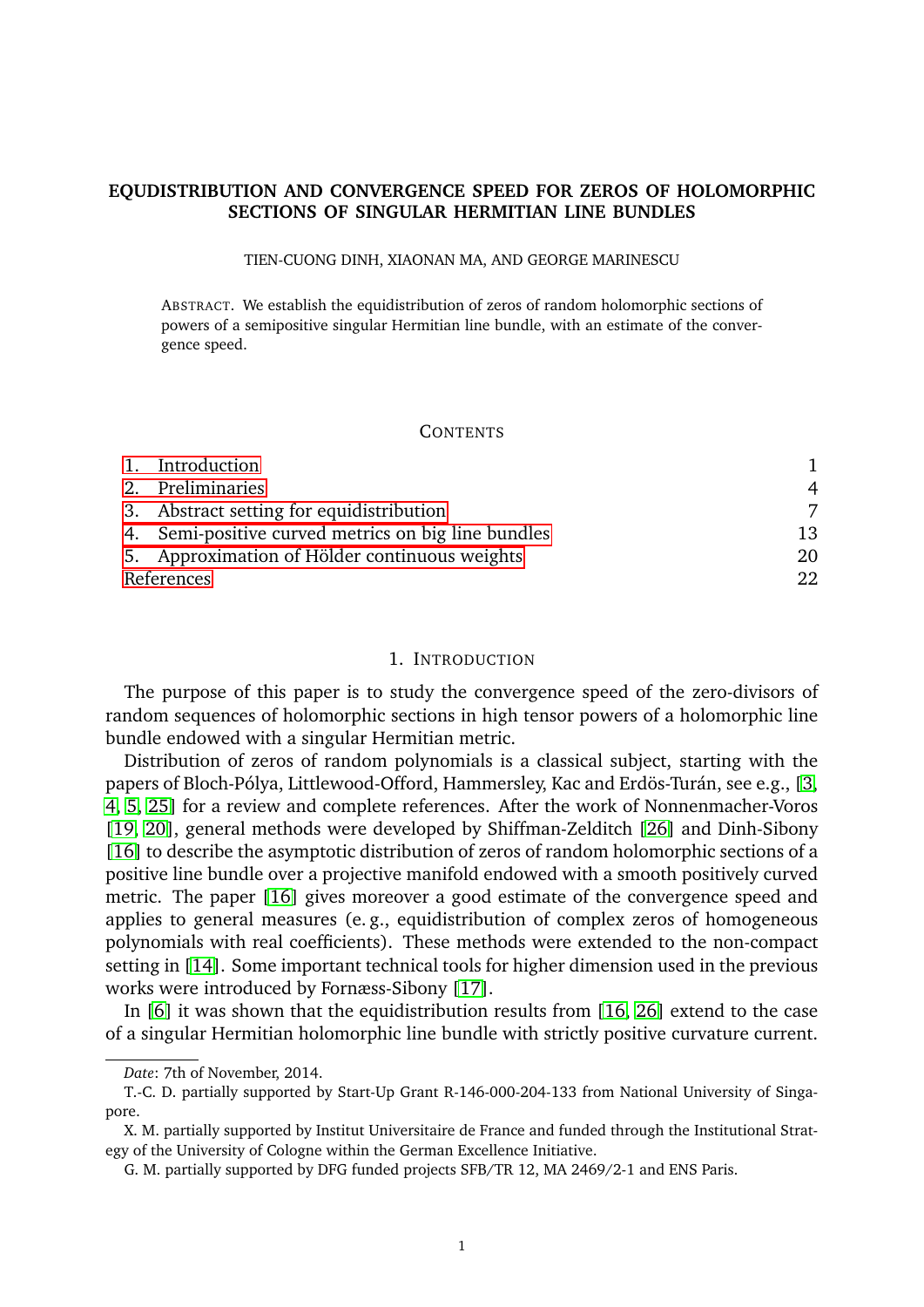We will start with an abstract statement. For an arbitrary complex vector space  $V$  we denote by  $\mathbb{P}(V)$  the projective space of 1-dimensional subspaces of V. For  $v \in V$  we denote by [v] its class in  $\mathbb{P}(V)$ . Fix now a vector space V of complex dimension  $d+1$ . Recall that there is a canonical identification of  $\mathbb P(V^*)$  with the Grassmannian  $G_d(V)$  of hyperplanes in  $\mathbb{P}(V)$ , given by  $\mathbb{P}(V^*) \ni [\xi] \longmapsto H_{\xi} := \mathbb{P}(\ker \xi) \in G_d(V)$ , for  $\xi \in V^* \setminus \{0\}$ . If  $V$  is endowed with a Hermitian metric, then we denote by  $\omega_\text{\tiny FS}$  the induced Fubini-Study form on projective spaces  $\mathbb{P}(V)$  normalized so that  $\sigma_{_{\mathbf{FS}}}:=\omega_{_{\mathbf{F}}}^d$  $\frac{d}{d}_{\mathrm{FS}}$  is a probability measure. We also use the same notations for  $\mathbb{P}(V^*)$ .

Fix an integer  $1\leqslant k\leqslant n.$  We consider on  ${\mathbb P}(V^*)^k$  the Haar measure  $\sigma_{{}_{\rm MP}}$  associated with the natural action of the unitary group on the factors of  $\mathbb{P}(V^*)^k$  (cf. [\(3.10\)](#page-8-0)). If  $\xi = (\xi_1, \dots, \xi_k)$  is a point in  $\mathbb{P}(V^*)^k$ , denote by  $H_{\xi}$  the intersection of the hyperplanes  $H_{\xi_i}$ in  $\mathbb{P}(V)$ . The following extension of Theorem [3.2](#page-7-0) stated below can be obtained using the ideas in [\[14\]](#page-22-5) and [\[16\]](#page-22-4).

<span id="page-1-0"></span>**Theorem 1.1.** Let  $(X, \omega_X)$  be a compact Kähler manifold of dimension *n* and let V be a *Hermitian complex vector space of dimension*  $d+1$ *. Let*  $\Phi$  :  $X \rightarrow \mathbb{P}(V)$  *be a meromorphic map. Then, there exist*  $c > 0$  *depending only on*  $(X, \omega_X)$  *and*  $m > 0$  *depending only on* k such that for any  $\gamma > 0$  there is a subset  $E_\gamma$  of  ${\mathbb P}(V^*)^k$  with the following properties

(a)  $\sigma_{\text{MP}}(E_{\gamma}) \leqslant c d^m e^{-\gamma/c}$ .

(b) *For*  $\xi$  *outside*  $E_{\gamma}$ *, the current*  $\Phi^*[H_{\xi}]$  *is well-defined and* 

(1.1) 
$$
\|\Phi^*[H_{\xi}] - \Phi^*(\omega_{\text{FS}}^k)\|_{-2} \leq \gamma m_{k-1},
$$

where  $m_k$  denotes the mass of the current  $\Phi^*(\omega_{\text{\tiny F}}^k)$ FS ) (*cf. [\(3.1\)](#page-6-1), [\(3.2\)](#page-7-1) for the definitions of the semi-norm*  $\Vert \quad \Vert_{-2}$  *and mass on currents).* 

Consider now a holomorphic line bundle  $L \to X$  on a compact Kähler manifold  $(X, \omega_X)$ endowed with a singular Hermitian metric  $h^L.$  Let  $K_X$  be the canonical line bundle on  $X.$ Let  $(F, h^F)$  be an auxiliary Hermitian holomorphic line bundle endowed with a smooth metric  $h^F$ . These metrics and the volume form  $\omega_X^n$  induce an  $L^2$  scalar product [\(2.7\)](#page-4-0) on the space of sections of  $L^p\otimes F$  and we denote by  $H^0_{(2)}(X,L^p\otimes F)$  the space of holomorphic  $L^2$  sections (cf. [\(2.8\)](#page-4-1)). These spaces are finite dimensional Hilbert spaces endowed with the scalar product [\(2.7\)](#page-4-0).

This induces Fubini-Study metrics  $\omega_{FS}$  and probability measures  $\sigma_{FS}$  on the spaces  $\mathbb{P}(H^0_{(2)}(X,L^p\otimes F))$  and also multi-projective metrics  $\omega_{\textrm{\tiny MP}}$  and natural probability measures  $\sigma_p := \sigma_{p, \text{\tiny MP}}$  on  $\mathbb{P}(H^0_{(2)}(X, L^p \otimes F))^k$  (see [\(3.10\)](#page-8-0)). Consider the probability space

(1.2) 
$$
(\Omega_k(L, F), \sigma_\infty) := \prod_{p=1}^{\infty} \left( \mathbb{P}(H^0_{(2)}(X, L^p \otimes F))^k, \sigma_p \right).
$$

Although we don't indicate explicitly, these spaces depend on  $h^L$ ,  $h^F$ . If F is trivial we just write  $(\Omega_k(L), \sigma_{\infty}).$ 

We have the following equidistribution result with speed estimate for the zeros of random  $L^2$  holomorphic sections of big line bundles endowed with semipositively curved metrics. For a holomorphic section s of a line bundle we denote by  $Div(s)$  the associated divisor and by  $[Div(s)]$  the current of integration on  $Div(s)$ . We refer to Definition [3.1](#page-6-2) for the notion of convergence speed of currents.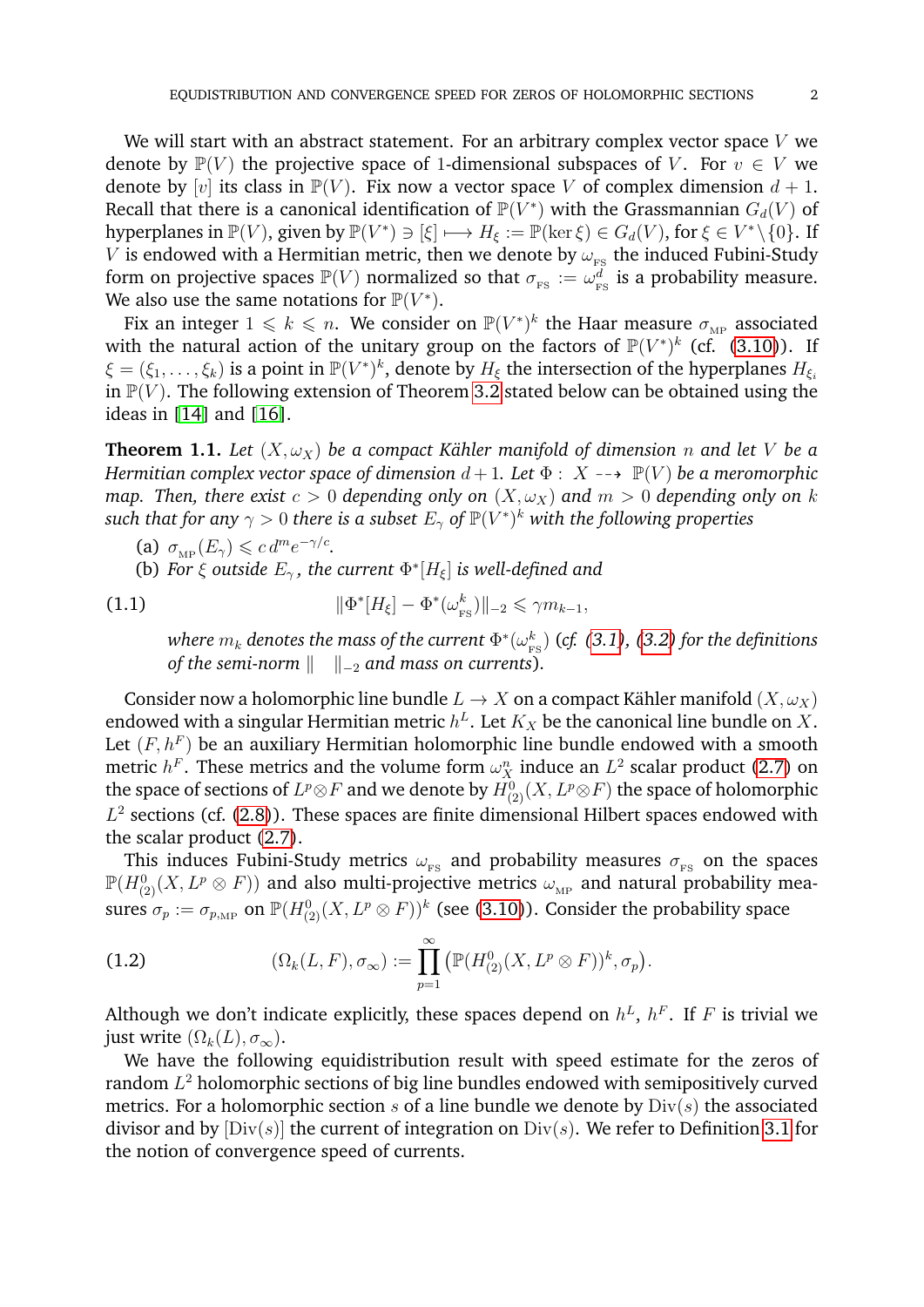<span id="page-2-1"></span>**Theorem 1.2.** Let  $(X, \omega_X)$  be a compact Kähler manifold of dimension *n*, and let L be a holomorphic line bundle endowed with a singular metric  $h^L$  such that  $c_1(L,h^L) \geq 0$  on  $X.$ 

*(i)* Assume that L is big and let  $h^L$  be a singular Hermitian metric on L with  $c_1(L, h^L) \ge$  $\epsilon \infty$ *x* for some  $\epsilon > 0$ . Assume that  $h^L \leqslant A \widetilde{h}^L$  for some constant  $A > 0$ . Then for  $\sigma_{\infty}$ -almost *every sequence*  $([s_p]) \in (\Omega_1(L), \sigma_{\infty})$ ,  $(\frac{1}{n})$  $\frac{1}{p}[\operatorname{Div}(s_p)]$ ) converges to  $c_1(L, h^L)$  on  $X$  as  $p \to \infty$ with speed  $O(\frac{1}{n})$  $\frac{1}{p} \log p$ .

*(ii)* Let  $U \subset X$  be a relatively compact open set such that  $c_1(L, h^L) \geq \varepsilon \omega_X$  on a neigh*borhood of* U for some  $\varepsilon > 0$ . Then for  $\sigma_{\infty}$ -almost every sequence  $([s_p]) \in (\Omega_1(L, K_X), \sigma_{\infty})$ ,  $\left(\frac{1}{n}\right)$  $\frac{1}{p}[\operatorname{Div}(s_p)]$ ) converges to  $c_1(L, h^L)$  on  $U$  as  $p\to\infty$  with speed  $O\big(\frac{1}{p}\big)$  $rac{1}{p} \log p$ .

The assumption  $h^L \leqslant A \widetilde{h}^L$  in (i) means that  $h^L$  is less singular than the positively curved metric  $h^L$ . Note that the assumptions in (i) and (ii) are necessary. Without them there could be very few sections in  $H^0(X, L^p)$  or  $H^0(X, L^p \otimes K_X)$ , respectively, that is, their dimension could be bounded independently of  $p$ .

We consider next continuous Hermitian metrics on ample line bundles. Let  $L$  be an ample line bundle over a compact Kähler manifold  $X$  of dimension  $n.$  Let  $h^L_0$  be a smooth Hermitian metric on  $L$  such that  $\alpha = c_1 (L,h_0^L)$  is a Kähler form. Let  $h^L$  be a continuous Hermitian metric on  $L$  which is associated with a continuous function  $\varphi$  by  $h^L = h_0^L e^{-2\varphi}.$ We call  $\varphi$  a global weight of  $h.$  We do not assume that the curvature current  $c_1(L, h^L)$  is positive (it is not of order 0 in general).

Define the equilibrium weight  $\varphi_{eq}$  associated with the continuous weight  $\varphi$  as the upper envelope of all  $\alpha$ -psh functions (cf. [\(2.1\)](#page-3-1)) smaller than  $\varphi$  on X,

<span id="page-2-3"></span>(1.3) 
$$
\varphi_{\text{eq}} : X \to [-\infty, \infty), \ \varphi_{\text{eq}}(x) := \sup^* \Big\{ \psi(x) : \psi \in PSH(X, \alpha), \psi \leq \varphi \text{ on } X \Big\}
$$

where the star denotes upper semi-continuous regularization. (The upper semi-continuous regularization of a function  $\psi$  is  $\psi^*(x) = \limsup_{y \to x} \psi(y)$ .) The equilibrium first Chern form is defined by

(1.4) 
$$
\omega_{\text{eq}} := \alpha + dd^c \varphi_{\text{eq}}.
$$

The equilibrium metric on  $L$  is given by  $h_{\rm eq}^L = h_0^L e^{-2\varphi_{\rm eq}}$ ; it satisfies  $c_1(L, h_{\rm eq}^L) = \omega_{\rm eq}$ . The wedge-products  $\omega_{\rm eq}^k$ ,  $1\leq k\leq n,$  are well-defined on the set where  $\varphi_{\rm eq}$  is locally bounded [\[1\]](#page-21-5). The equilibrium measure is given by  $\mu_{\text{eq}} = \omega_{\text{eq}}^n$ . When X is the projective line  $\mathbb{P}^1$  and L is the hyperplane line bundle  $\mathcal{O}(1)$ , the measure  $\mu_{\text{eq}}$  is a minimizer of the weighted logarithmic energy [\[24\]](#page-22-7).

The following result generalizes a result by Berman [\[2\]](#page-21-6) where smooth weights  $\varphi$  were considered. It shows that the equilibrium weight of a global Hölder weight can be uniformly approximated by global Fubini-Study weights, with speed estimate.

<span id="page-2-0"></span>**Theorem 1.3.** Let  $(X,\omega_X)$  be a compact Kähler manifold,  $(L,h_0^L)$  be an ample line bundle endowed with a smooth metric  $h_0^L$  such that  $c_1(L, h_0^L)$  is a Kähler form. Let  $h^L = h_0^L e^{-2\varphi}$ *be a singular metric on L, such that*  $\varphi$  *is Hölder continuous on X. Then the equilibrium weight*  $\varphi_{\text{eq}}$  *is continuous on X. Moreover, the global Fubini-Study weights*  $\varphi_p$  *given by* [\(4.4\)](#page-13-0) *converge to*  $\varphi_{eq}$  *with estimate* 

<span id="page-2-2"></span>(1.5) 
$$
\|\varphi_p - \varphi_{\text{eq}}\|_{\infty} = O\left(\frac{1}{p}\log p\right), \ p \to \infty,
$$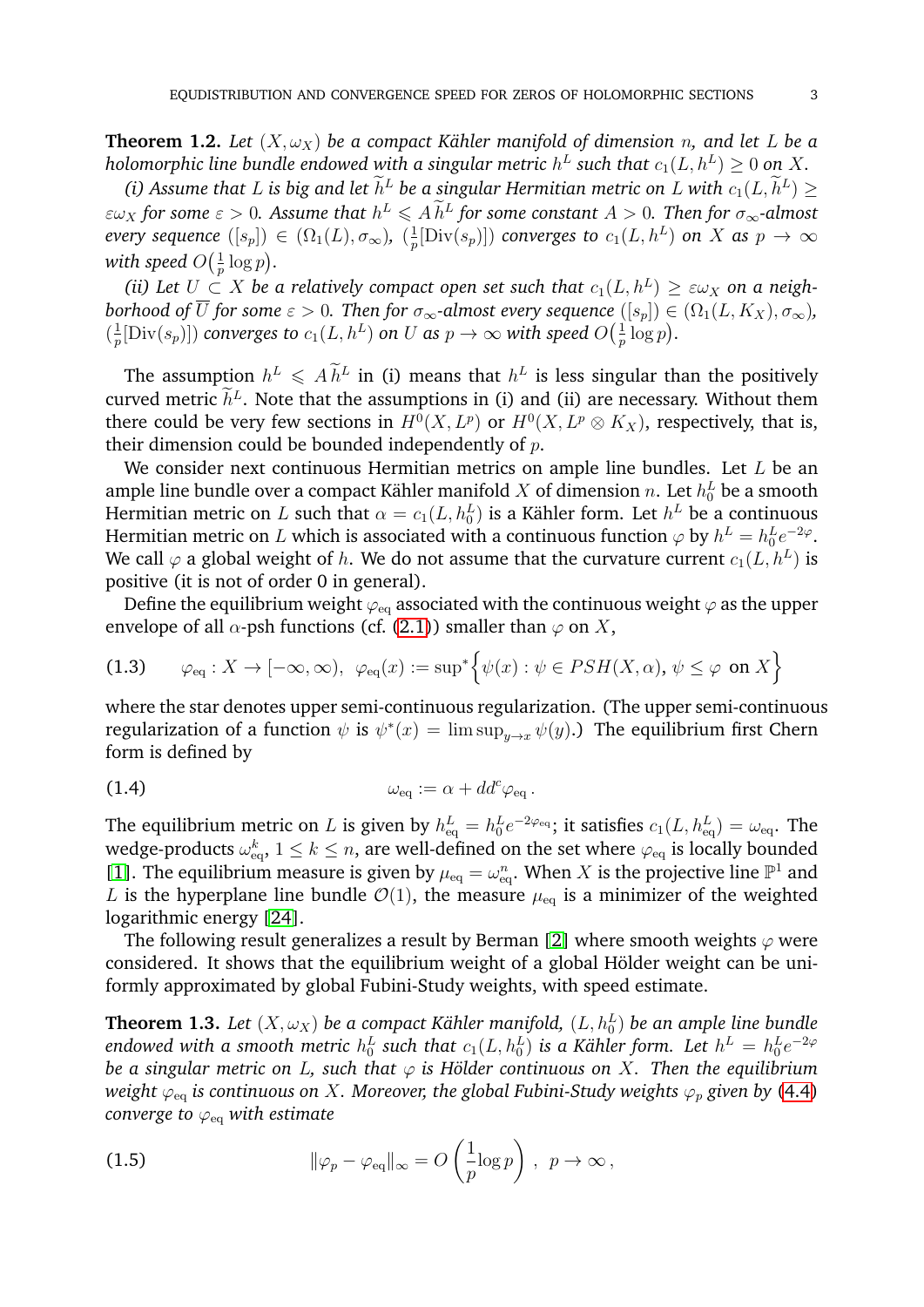*where*  $\|\cdot\|_{\infty}$  *denotes the supremum norm on* X. In particular, for any  $1 \leq k \leq n$  we have 1  $\frac{1}{p^k} \omega_p^k \to \omega_{\rm eq}^k$  on  $X$  as  $p \to \infty$  with speed  $O\big(\frac{1}{p}\big)$  $rac{1}{p} \log p$ .

<span id="page-3-2"></span>**Corollary 1.4.** Let  $(X, \omega_X)$ ,  $(L, h^L)$  and U be as in Theorem [1.3.](#page-2-0) Let  $1 \leq k \leq n$ . Then  ${\it for}$   $\sigma_\infty$ -almost every sequence  $(S_p)\,\in\,(\Omega_k(L),\sigma_\infty),\ S_p\,=\,([s_p^{(1)}],\ldots,[s_p^{(k)}]),$  the sequence of  $currents$  of integration on the common zeros  $\frac{1}{p^k}\big[s_p^{(1)}=\ldots=s_p^{(k)}=0\big]$  converges to  $\omega_{\rm eq}^k$  on X as  $p \to \infty$  with speed  $O(\frac{1}{n})$  $rac{1}{p} \log p$ .

The paper is organized like follows. In Section [2](#page-3-0) we recall the notions of Bergman kernel and Fubini-Study currents in the context of singular Hermitian metrics. In Section [3](#page-6-0) we describe a general setting for the equidistribution of zeros, which also delivers precise information about the convergence speed. In Section [4](#page-12-0) we apply these results to semipositive Hermitian metrics and prove Theorem [1.2.](#page-2-1) Finally, in Section [5](#page-19-0) we consider the case of arbitrary singular metrics and prove Theorem [1.3](#page-2-0) and Corollary [1.4.](#page-3-2)

**Acknowledgements.** The paper was partially written during the visits of the first author at the Laboratorio Fibonacci and Centro De Giorgi and the second author at National University of Singapore. They would like to thank these organizations and Marco Abate, Carlo Carminati, Stefano Marmi, David Sauzin for their hospitality.

# 2. PRELIMINARIES

<span id="page-3-0"></span>Let  $X$  be a complex manifold. We assume that the reader is acquainted with the notion of plurisubharmonic (henceforth abbreviated psh) function  $\varphi : X \to [-\infty, \infty)$ , see [\[13,](#page-22-8) Ch. I  $(5.1)$ ]. Recall that psh functions are locally integrable  $(13, Ch. I (4.17), (5.3))$ . A function  $\varphi: X \to [-\infty, \infty)$  is called quasi-psh if it is locally given as the sum of a psh and a smooth function.

We also assume that the reader is familiar to the notion of positive current (in the sense of Lelong, i. e., non-negative, see [\[13,](#page-22-8) Ch. III (1.13)], [\[18,](#page-22-9) B.2.11]). For a positive current  $\beta$  we write  $\beta \geq 0$ . If  $\alpha$  is a closed real current of bidegree (1, 1) on X we define the space of  $\alpha$ -psh functions as

<span id="page-3-1"></span>(2.1) 
$$
PSH(X, \alpha) := \{ \varphi : X \to [-\infty, \infty) : \varphi \text{ quasi-psh, } dd^c \psi + \alpha \geq 0 \}.
$$

Here  $d^c = \frac{1}{2\pi i} (\partial - \overline{\partial})$ , hence  $dd^c = \frac{i}{\pi}$  $\frac{i}{\pi}\partial\partial$ .

Let  $(X, \omega_X)$  be a compact Kähler manifold of dimension n and consider a holomorphic line bundle  $L \to X$ . Let  $U \subset X$  be an open set for which there exists a local holomorphic frame  $e_L : U \longrightarrow L$ .

Let  $h^L$  be a smooth Hermitian metric on  $L.$  Recall that the first Chern form  $c_1(L,h^L)$ of  $h$  is defined by

(2.2) 
$$
c_1(L, h^L)|_U = -dd^c \log |e_L|_{h^L} = \frac{i}{2\pi} R^L,
$$

where  $R^L$  is the curvature of the holomorphic Hermitian connection  $\nabla^L$  on  $(L, h^L).$ 

<span id="page-3-3"></span>If  $h^L$  is a singular Hermitian metric on  $L$  then we set

(2.3) 
$$
|e_L|^2_{h^L} = e^{-2\varphi},
$$

where the function  $\varphi \in L^1_{loc}(U)$  is called the local weight of the metric  $h$  with respect to the frame  $e_L$  (see [\[10\]](#page-22-10), also [\[18,](#page-22-9) p. 97]). The curvature of  $h^L$ ,

$$
(2.4) \t\t\t c_1(L, h^L) |_{U} = dd^c \varphi,
$$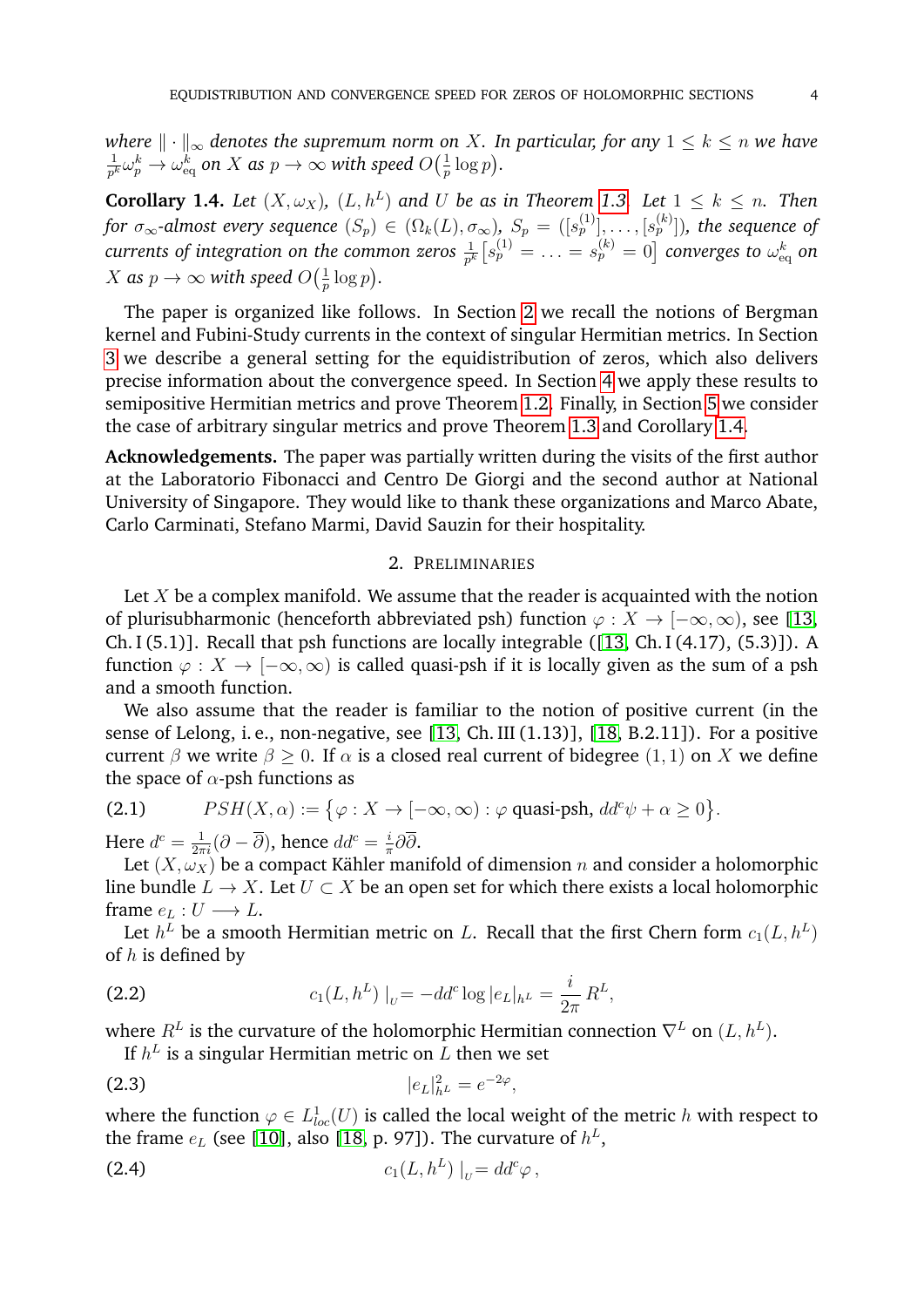is a well-defined closed (1,1) current on  $X.$  The cohomology class of  $c_1(L, h^L)$  in  $H^{1,1}(X,\mathbb{R})$ does not depend on the choice of  $h^L$ . This is the Chern class of  $L$  and we denote it by  $c_1(L)$ .

We say that the metric  $h^L$  is semipositively curved if  $c_1(L,h^L)$  is a positive current. Equivalently, the local weights  $\varphi$  given by [\(2.3\)](#page-3-3) are (equal almost everywhere) to psh functions. Recall that a line bundle  $L$  is said to be pseudoeffective if it admits a (singular) semipositively curved metric  $h^L$  (see [\[10\]](#page-22-10)).

Let  $L$  be a holomorphic line bundle and  $h_0^L$  be a smooth metric on  $L.$  Set  $\alpha = c_1(L, h_0^L).$ Let us denote by  $\mathrm{Met}^+(L)$  the set of semipositively curved metrics on L. There exists a bijection

<span id="page-4-4"></span>(2.5) 
$$
PSH(X, \alpha) \longrightarrow \text{Met}^+(L), \ \varphi \longmapsto h_{\varphi}^L = h_0^L e^{-2\varphi},
$$

and  $c_1(L, h_{\varphi}^L) = \alpha + dd^c \varphi$ .

Let  $(F,h^F)$  be an auxiliary Hermitian holomorphic line bundle endowed with a smooth metric  $h^F$ . We denote by

<span id="page-4-2"></span>
$$
(2.6) \t\t\t\t h_p = (h^L)^{\otimes p} \otimes h^F,
$$

the metric induced by  $h^L$ ,  $h^F$  on  $L^p\otimes F$ . Consider the space  $L^2(X,L^p\otimes F)$  of  $L^2$  sections of  $L^p \otimes F$  relative to the metric  $h_p$  and the volume form  $\omega_X^n$  on X, endowed with the inner product

<span id="page-4-0"></span>(2.7) 
$$
(s, s')_p = \int_X \langle s, s' \rangle_{h_p} \omega_X^n, \text{ where } s, s' \in L^2(X, L^p \otimes F).
$$

We let  $\|s\|_p^2 = (s, s)_p$ . Let us denote by

<span id="page-4-1"></span>(2.8) 
$$
H_{(2)}^{0}(X, L^{p} \otimes F) := \left\{ s \in L^{2}(X, L^{p} \otimes F) : s \text{ holomorphic} \right\}
$$

the space of  $L^2$ -holomorphic sections of  $L^p\otimes F.$  In the same way, let  $L^2_{q,r}(X,L^p\otimes F)$  be the space of  $L^2$ -integrable  $(q, r)$ -forms with values in  $L^p \otimes F$  relative to  $h_p$  and  $\omega_X$ . We will add 'loc' for spaces of locally  $L^2$ -integrable forms when  $X$  is not compact.

For a section  $s \in H^0_{(2)}(X, L^p \otimes F)$  we denote by  $\mathrm{Div}(s)$  the divisor defined by  $s$  (cf. [\[18,](#page-22-9) (2.1.4)]) and by  $[\text{Div}(s)]$  the current of integration on  $\text{Div}(s)$  (cf. [\[13,](#page-22-8) Ch. III (2.5)], [\[18,](#page-22-9) (B.2.16)]). Note that for two non-zero elements  $s, s' \in H^0_{(2)}(X, L^p \otimes F)$  which are in the same equivalence class in  $\mathbb{P}(H^0_{(2)}(X,L^p\otimes F))$  we have  $\text{Div}(s) = \text{Div}(s')$ , so  $\text{Div}$  is well-defined on  $\mathbb{P}(H_{(2)}^{0}(X, L^{p} \otimes F)).$ 

Assume now that  $(L, h^L)$  is a holomorphic line bundle endowed with semipositively curved singular metric. Denote by  $\Sigma \subset X$  the set of points where  $h^L$  is not bounded. This set has zero Lebesgue mass. Let  $\{s_i^p\}$  $_{j}^{p} \} _{j=1}^{d_{p}}$  be an orthonormal basis of  $H_{(2)}^{0}(X, L^{p} \otimes F).$ Let  $B_p$  be the Bergman kernel function defined by

<span id="page-4-3"></span>(2.9) 
$$
B_p(x) = \sum_{j=1}^{d_p} |s_j^p(x)|_{h_p}^2, \quad x \in X \setminus \Sigma,
$$

where  $h_p$  is given by [\(2.6\)](#page-4-2). Let  $s_j^p = f_j^p$  $j^p e_L^{\otimes p} \otimes e_F$ , where  $f_j^p \in \mathcal{O}(U)$  and  $e_L$ ,  $e_F$  are holomorphic frames of  $L, \, F$  on  $U.$  Let  $\varphi'$  be the local weight of  $h^F$  with respect to  $e_F,$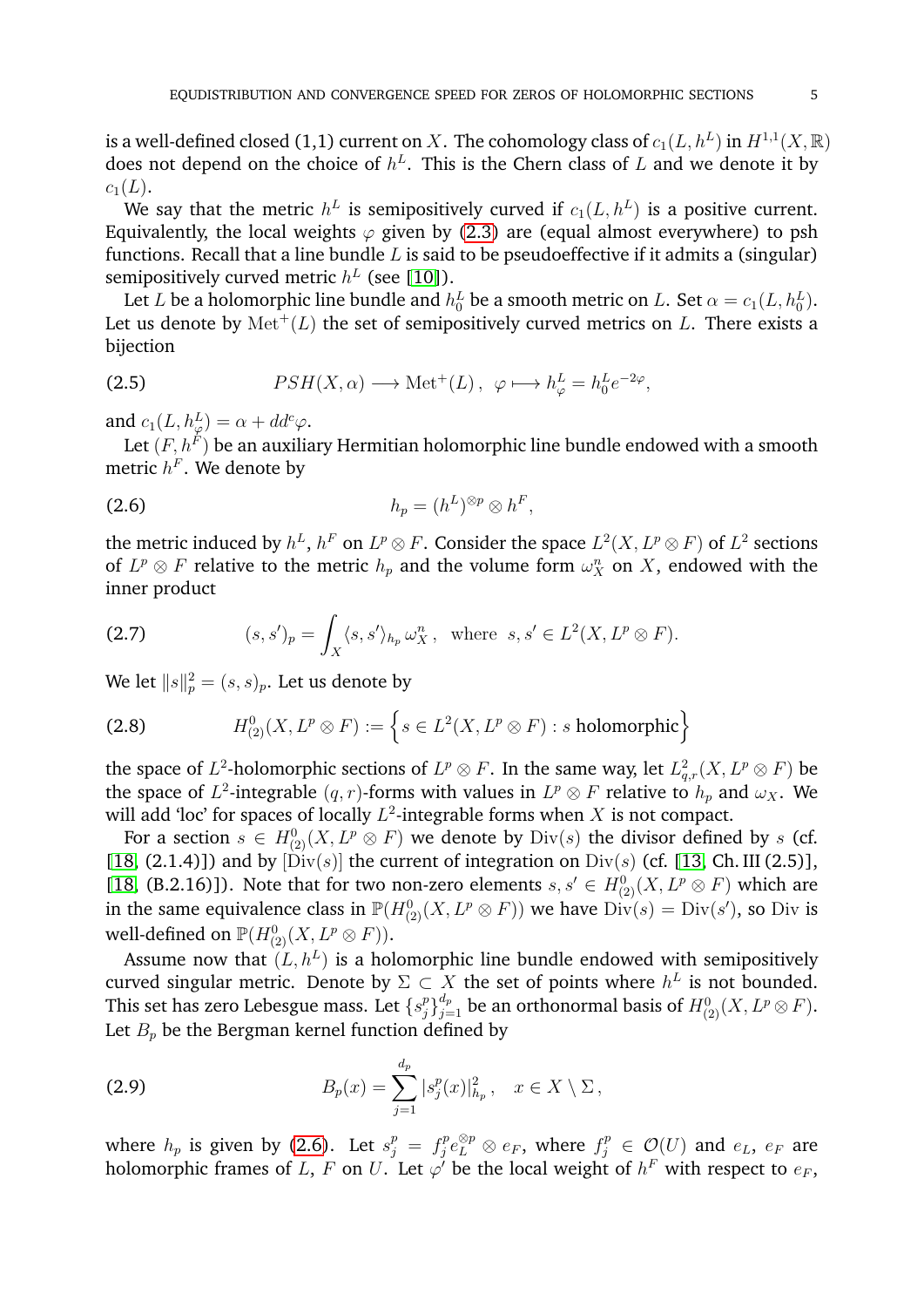defined as in [\(2.3\)](#page-3-3). Then on  $U \setminus \Sigma$  the following holds

<span id="page-5-0"></span>(2.10) 
$$
\log B_p = \log \left( \sum_{j=1}^{d_p} |f_j^p|^2 \right) - 2p \varphi - 2 \varphi'.
$$

The right-hand side of [\(2.10\)](#page-5-0) is a difference of psh (hence locally integrable) functions on U, so defines an element in  $L^1_{loc}(U,\omega_X^n)$ . Therefore,  $\log B_p$  defines an element in  $L^1(X,\omega_X^n)$ .

The Kodaira map is the meromorphic map given by

<span id="page-5-2"></span>(2.11) 
$$
\Phi_p: X \dashrightarrow \mathbb{P}(H^0_{(2)}(X, L^p \otimes F)^*) ,
$$

$$
\Phi_p(x) = \{ s \in H^0_{(2)}(X, L^p \otimes F) : s(x) = 0 \}, \quad x \in X \setminus Bs_p ,
$$

where a point in  $\mathbb{P}\big(H_{(2)}^{0}(X, L^{p}\otimes F)^{*}\big)$  is identified with a hyperplane through the origin in  $H^0_{(2)}(X, L^p\otimes F)$  and  $Bs_p=\{x\in X: s(x)=0 \text{ for all } s\in H^0_{(2)}(X, L^p\otimes F)\}$  is the base locus of  $H^0_{(2)}(X,L^p\otimes F).$  We define the *Fubini-Study currents* by

<span id="page-5-3"></span>
$$
\omega_p = \Phi_p^*(\omega_{\text{FS}}),
$$

where  $\omega_{_{\rm FS}}$  denotes the Fubini-Study  $(1,1)$ -form on  $\mathbb{P}\big(H_{(2)}^{0}(X,L^{p}\otimes F)^{*}\big).$  They are positive closed (1, 1)-currents obtained by pulling back the Fubini-Study form  $\omega_{FS}$ . The current  $\omega_p$ is in fact given by an  $L^1$ -form on X, which is smooth outside the set of indeterminacy of  $\Phi_p$ , see Lemma [2.1](#page-5-1) below. We have

<span id="page-5-5"></span>(2.13) 
$$
\omega_p\mid_v = \frac{1}{2}dd^c \log \left( \sum_{j=1}^{d_p} |f_j^p|^2 \right),
$$

hence by [\(2.10\)](#page-5-0)

<span id="page-5-4"></span>(2.14) 
$$
\frac{1}{2} dd^c \log B_p = \omega_p - p c_1(L, h^L) - c_1(F, h^F).
$$

We used above the following basic property that we will give a proof for the reader's convenience.

<span id="page-5-1"></span>**Lemma 2.1.** Let  $\Phi: Y \dashrightarrow Z$  be a meromorphic map between two compact complex man*ifolds Y*, *Z* of dimensions  $\ell$  *and* m *respectively.* Let  $\alpha$  be a *smooth*  $(q, r)$ *-form on Z* with  $0 \le q, r \le \min(\ell, m)$ . Then the  $(q, r)$ -current  $\Phi^*(\alpha)$  on Y is well-defined and given by a  $(q, r)$ -form with  $L^1$  coefficients which is smooth outside the indeterminacy set of  $\Phi$ .

*Proof.* Recall that for a meromorphic map  $\Phi : Y \dashrightarrow Z$  ([\[18,](#page-22-9) Definition 2.1.19], [\[22\]](#page-22-11)) there is an analytic subset I of Y such that  $\Phi$  is holomorphic on  $Y \setminus I$  and the closure of the graph of  $\Phi$  over  $Y \setminus I$  is an irreducible analytic subset of dimension  $\ell$  of  $Y \times Z$ , called the graph of  $\Phi$ . The smallest set I with this property is called the indeterminacy set of Φ. Since Y is a manifold, I is of codimension at least two [\[22,](#page-22-11) p. 333]. Denote by Γ the graph of  $\Phi$ . It defines, by integration on its regular part reg(Γ), a positive closed current [Γ] of bi-dimension  $(\ell, \ell)$  in  $Y \times Z$  [\[13,](#page-22-8) p. 140].

Denote by  $\pi_Y$ ,  $\pi_Z$  the natural projections from  $Y \times Z$  to Y and Z respectively. The pull-back  $\Phi^*(\alpha)$  is defined by

(2.15) 
$$
\Phi^*(\alpha) := (\pi_Y)_*(\pi_Z^*(\alpha) \wedge [\Gamma]).
$$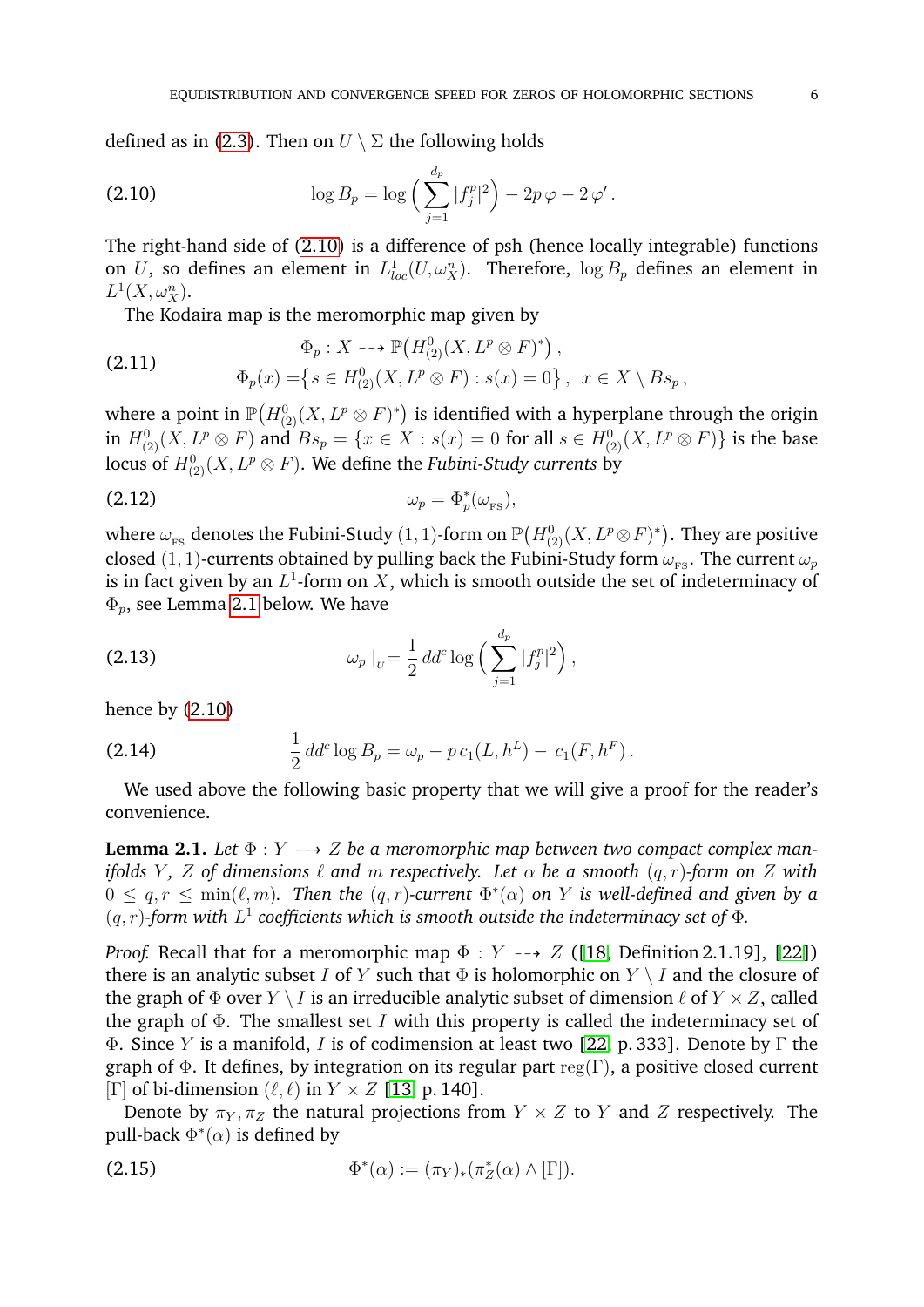This is the formal definition for any current  $\alpha$ . It makes sense when the wedge-product in the last expression is well-defined because here the operator  $(\pi_Y)_*$  is well-defined on all currents. In our setting, since  $\pi_Z^*(\alpha)$  is smooth, the current  $\Phi^*(\alpha)$  is well-defined. More precisely, if  $\beta$  is a smooth form of bidegree  $(\ell - q, \ell - r)$  on Y then

<span id="page-6-3"></span>(2.16) 
$$
\langle \Phi^*(\alpha), \beta \rangle = \int_{\text{reg}(\Gamma)} \pi_Z^*(\alpha) \wedge \pi_Y^*(\beta).
$$

Note that the  $2\ell$ -dimensional volume of  $\Gamma$  is finite [\[13,](#page-22-8) p. 140].

Formula [\(2.16\)](#page-6-3) shows that the current  $\Phi^*(\alpha)$  extends continuously to the space of test forms  $\beta$  with continuous coefficients. So  $\Phi^*(\alpha)$  is a current of order 0. If V is a proper analytic subset of Y, then  $\Gamma \cap \pi_Y^{-1}$  $V_Y^{-1}(V)$  is a proper analytic subset of  $\Gamma$ , so  $\Gamma \cap \pi_Y^{-1}$  $\overline{Y}^1(y)$  has zero  $2\ell$ -dimensional volume. Therefore, the last formula implies that  $\Phi^*(\alpha)$  has no mass on  $V$ , in particular, this current has no mass on the indeterminacy set  $I$ .

If  $\beta$  has compact support in  $Y\backslash I,$  since  $\pi_Y$  defines a bi-holomorphic map from  $\Gamma\backslash\pi_Y^{-1}$  $\frac{1}{Y}(I)$ to  $Y \setminus I$ , the last integral is equal to the integral on  $Y \setminus I$  of the form  $(\pi_Y)_*(\pi_Z)^*(\alpha) \wedge \beta$ . The last expression is equal to  $(\Phi|_{Y\setminus I})^*(\alpha)\wedge \beta$ , where  $(\Phi|_{Y\setminus I})^*(\alpha)$  is the pull-back of the smooth form  $\alpha$  by the holomorphic map  $\Phi|_{Y \setminus I}$ . We conclude that the current  $\Phi^*(\alpha)$  is equal on  $Y \setminus I$  to the smooth form  $(\Phi|_{Y \setminus I})^*(\alpha)$ . Finally, since  $\Phi^*(\alpha)$  is of order 0 and has no mass on I, the form  $(\Phi|_{Y \setminus I})^*(\alpha)$  has  $L^1$  coefficients and is equal, in the sense of currents on Y, to  $\Phi^*(\alpha)$ . This completes the proof of the lemma.

Note that the lemma can be extended to meromorphic maps between open manifolds provided that  $\pi_Y$  is proper on  $\pi_Z^{-1}$  $Z^{-1}(\text{supp}(\alpha)) \cap \Gamma$ . Moreover, by definition, if  $\alpha$  is closed and/or positive then  $\Phi^*(\alpha)$  is also closed and/or positive.

# 3. ABSTRACT SETTING FOR EQUIDISTRIBUTION

<span id="page-6-0"></span>We will only consider the case of compact Kähler manifolds but it is certainly easy to extend the results to the case of manifolds of Fujiki class and even open manifolds satisfying some properties of concavity.

Let  $(X, \omega_X)$  be a compact Kähler manifold of dimension *n*. Recall that we can introduce several semi-norms on the set of currents of order 0 on X. If U is an open subset of X,  $\alpha$ is a strictly positive number and  $T$  is a current of order 0 on  $X$ , define

<span id="page-6-1"></span>
$$
\|T\|_{U,-\alpha} := \sup |\langle T, u \rangle|
$$

where the supremum is taken over smooth test forms  $u$  with support in  $U$  and such that their  $\mathscr{C}^{\alpha}$ -norm satisfies  $\|u\|_{\mathscr{C}^{\alpha}} \leq 1$ .

For simplicity, we will drop the letter U when  $U = X$ . In this case,  $\|\cdot\|_{-\alpha}$  is a norm and the associated topology coincides with the weak topology on any set of currents with mass bounded by a fixed constant. We will only consider the case  $\alpha = 2$  and we will be interested in estimates on  $\|\cdot\|_{U,-2}$ . The other cases can be obtained as a consequence, e.g., if  $\alpha$  < 2, we can use the theory of interpolation between Banach spaces [\[16\]](#page-22-4), [\[28\]](#page-22-12).

<span id="page-6-2"></span>**Definition 3.1.** Let  $(c_p)$  be a sequence of positive numbers converging to 0. Let  $\{T_p :$  $p \in \mathbb{N}$  and T be currents on X with mass bounded by a fixed constant. We say that the sequence  $(T_p)$  converges on U to T with speed  $(c_p)$  if  $||T_p - T||_{U, -2} \leqslant c_p$  for p large enough. We also say that the sequence converges with speed  $O(c_p)$  if it converges with speed  $(Cc_p)$  for some  $C \geq 0$ .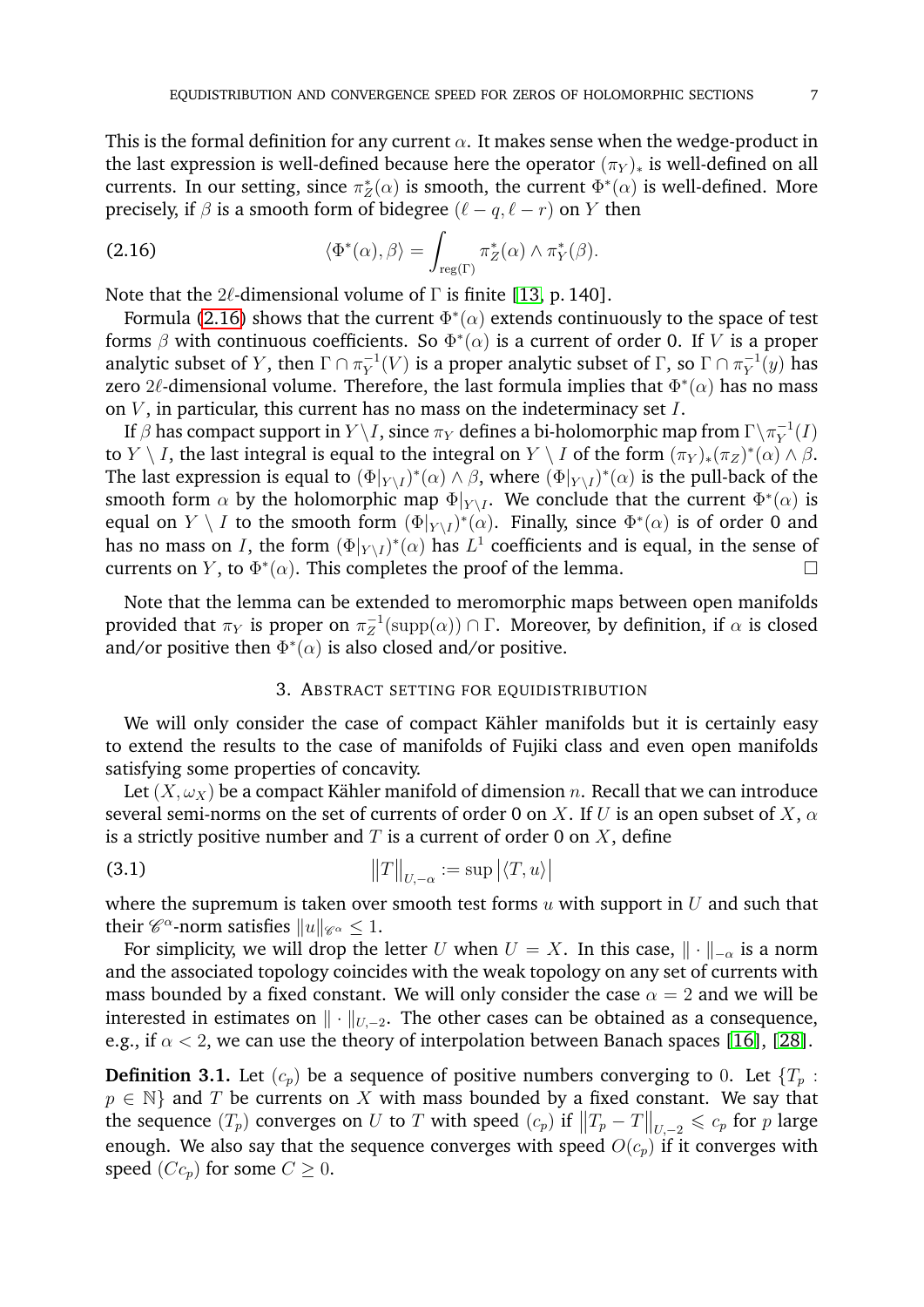Recall that a current of order 0 is an element in the dual of the space of continuous forms. The mass of such currents is the norm dual to the  $\mathscr{C}^0$  norm on forms. However, for a positive  $(q, q)$ -current T on  $(X, \omega_X)$ , it is more convenient to use the following notion of mass

<span id="page-7-1"></span>
$$
\|T\| = \langle T, \omega_X^{n-q} \rangle
$$

which is equivalent to the above mass-norm. The advantage is that when  $T$  is positive closed, its mass only depends on its cohomology class in  $H^{q,q}(X,\mathbb{R})$ .

The following result was obtained in [\[14,](#page-22-5) Theorem 4], where we assumed that the map  $\Phi$  has generically maximal rank n, but the proof there is valid without this condition.

<span id="page-7-0"></span>**Theorem 3.2.** Let  $(X, \omega_X)$  be a compact Kähler manifold of dimension n and let V be a Her*mitian complex vector space of dimension*  $d+1$ *. Consider a meromorphic map*  $\Phi: X \to \mathbb{P}(V)$ *. Then there exists*  $c > 0$  *depending only on*  $(X, \omega_X)$  *such that for any*  $\gamma > 0$  *there is a subset*  $E_{\gamma}$  of  $\mathbb{P}(V^*)$  with the following properties:

(a)  $\sigma_{\rm \!FS}(E_\gamma) \leq c d^2 e^{-\gamma/c}$ .

(b) *For*  $\xi$  *outside*  $E_{\gamma}$ *, the current*  $\Phi^*[H_{\xi}]$  *is well-defined and* 

(3.3) 
$$
\left\|\Phi^*[H_{\xi}] - \Phi^*(\omega_{\text{FS}})\right\|_{-2} \leq \gamma.
$$

Consider now holomorphic Hermitian line bundles  $(L, h^L)$ ,  $(F, h^F)$  such that  $h^L$  is a singular Hermitian metric. We have  $H^0_{(2)}(X,L^p\otimes F)\, \subset\, H^0(X,L^p\otimes F),$  thus  $d_p\,:=$  $\dim H_{(2)}^{0}(X, L^{p}\otimes F)<\infty.$  We assume that  $d_{p}\geq 1.$  Note that there exists  $C>0$  such that  $d_p\leqslant Cp^n$  for all  $p\in \mathbb{N},$  where  $C>0$  is a constant depending only on  $(X,\omega_X),$   $c_1(L),$  $c_1(F)$ . This follows from the holomorphic Morse inequalities [\[18,](#page-22-9) Theorem 1.7.1] or the Siegel Lemma [\[18,](#page-22-9) Lemma 2.2.6].

We have the following consequence of the above result (compare also [\[14,](#page-22-5) Theorem 2]).

<span id="page-7-5"></span>**Corollary 3.3.** Let  $(X, \omega_X)$  be a compact Kähler manifold of dimension n and let  $(L, h^L)$ *be a singular Hermitian holomorphic line bundle on* X*. Let* (F, h<sup>F</sup> ) *be a holomorphic line bundle with smooth Hermitian metric. Then there is*  $c = c(X, L, F) > 0$  *depending only on*  $(X, \omega_X)$  and  $c_1(L)$ ,  $c_1(F)$ , with the following property. For any sequence of positive numbers  $\lambda_p$  , there are subsets  $E_p \subset {\mathbb P}(H_{(2)}^0(X, L^p\otimes F))$  such that for  $p$  large enough

<span id="page-7-4"></span>(3.4) 
$$
\sigma_p(E_p) \leqslant c p^{2n} e^{-\lambda_p/c},
$$

<span id="page-7-2"></span>(3.5) 
$$
\left\| \left[ \text{Div}(s) \right] - \omega_p \right\|_{-2} \leq \lambda_p, \text{ for any } [s] \in \mathbb{P}(H^0_{(2)}(X, L^p \otimes F)) \setminus E_p.
$$

Let  $(\lambda_p)$  be a sequence of positive numbers such that

<span id="page-7-3"></span>(3.6) 
$$
\liminf_{p \to \infty} \frac{\lambda_p}{\log p} > (2n+1)c.
$$

*Then for*  $\sigma_{\infty}$ -almost every sequence  $([s_p]) \in \Omega_1(L, F)$ , the estimate [\(3.5\)](#page-7-2) holds for  $s = s_p$ *and* p *large enough.*

*Proof.* We apply Theorem [3.2](#page-7-0) for  $V = H^0(X, L^p \otimes F)^*$  and for  $\Phi = \Phi_p$ , where  $\Phi_p$  is the Kodaira map [\(2.11\)](#page-5-2). The first assertion is a direct consequence of Theorem [3.2.](#page-7-0) We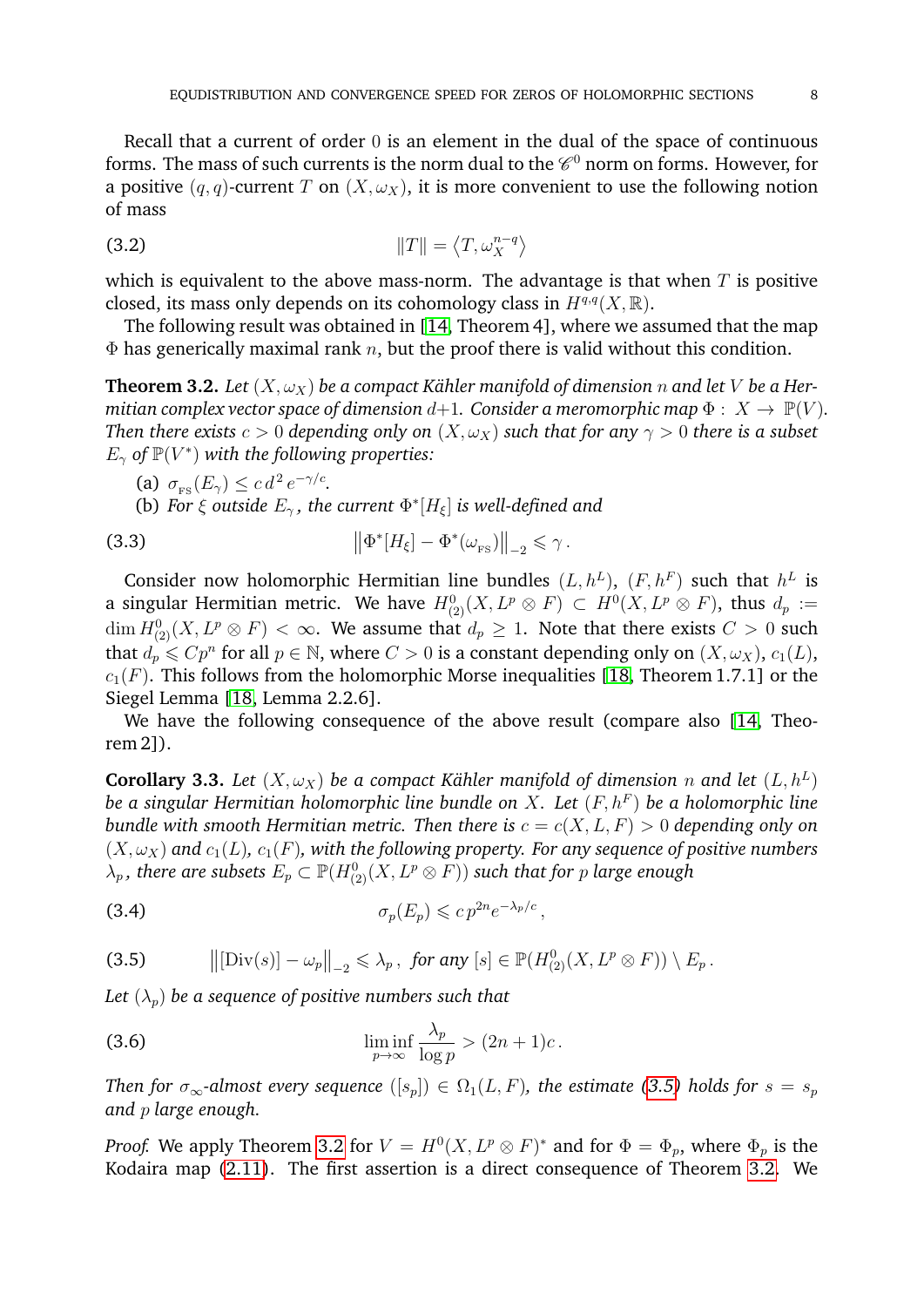prove now the second assertion. The hypothesis [\(3.6\)](#page-7-3) on  $\lambda_p / \log p$  and [\(3.4\)](#page-7-4) guarantee that

$$
\sum_{p=1}^{\infty} \sigma_p(E_p) \leqslant c' \sum_{p=1}^{\infty} \frac{1}{p^{\delta}} < \infty
$$

for some  $c' > 0$  and  $\delta > 1$ . Hence the set

 $E = \{([s_p]) \in \Omega_1(L, F) : [s_p] \in E_p \text{ for an infinite number of indices } p\}$ (3.7) satisfies  $\sigma_{\infty}(E) = 0$ . Indeed, for every  $N \geq 0$ , it is contained in the set

$$
\{([s_p]) \in \Omega_1(L, F) : [s_p] \in E_p \text{ for at least one index } p \ge N\}
$$

which is of  $\sigma_{\infty}$ -measure at most equal to

(3.8) 
$$
\sum_{p=N}^{\infty} \sigma_p(E_p) \le c' \sum_{p=N}^{\infty} \frac{1}{p^{\delta}} = O(N^{1-\delta}).
$$

Therefore, the second assertion of the corollary.

We easily deduce from Corollary [3.3](#page-7-5) the following.

<span id="page-8-1"></span> ${\bf Corollary 3.4.}$   $Let \, (X, \omega_X)$  be a compact Kähler manifold of dimension  $n$  and let  $(L, h^L)$  be a *singular Hermitian holomorphic line bundle on* X*. Let* (F, h<sup>F</sup> ) *be a holomorphic line bundle with a smooth Hermitian metric. Let*  $c = c(X, L, F)$  *be the constant given by Corollary* [3.3](#page-7-5) *and let*  $(\lambda_p)$  *be a sequence of positive numbers satisfying* 

(3.9) 
$$
\liminf_{p \to \infty} \frac{\lambda_p}{\log p} > (2n+1)c, \lim_{p \to \infty} \frac{\lambda_p}{p} = 0.
$$

Let  $U \subset X$  be an open set. Assume that  $(\frac{1}{n})$  $\frac{1}{p}\omega_p)$  converges to a current  $\Theta$  in  $U$  with speed  $(c_p)$  . *Then for*  $\sigma_{\infty}$ -almost every sequence  $([s_p]) \in \Omega_1(L, F)$ ,  $(\frac{1}{n})$  $\frac{1}{p}[\operatorname{Div}(s_p)])$  converges to  $\Theta$  on  $U$  with speed  $(c_p + \frac{\lambda_p}{n})$  $\binom{\lambda_p}{p}$  as  $p \to \infty$ .

We consider now products of projective spaces. Let  $\pi_i : \mathbb{P}(V^*)^k \to \mathbb{P}(V^*)$ ,  $i = 1, \ldots, k$ , be the canonical projections from the multi-projective space  $\mathbb{P}(V^*)^k \simeq (\mathbb{P}^d)^k$  onto its factors. As usual we denote by  $\omega_{_{\rm FS}}$  the Fubini-Study form on  ${\mathbb P}(V^*)$ . Consider the Kähler form and volume form on  $\mathbb{P}(V^*)^{\vec{k}}$ ,

<span id="page-8-0"></span>(3.10) 
$$
\omega_{\text{MP}} := c_{d,k} \sum_{i=1}^k \pi_i^*(\omega_{\text{FS}}), \ \sigma_{\text{MP}} := \omega_{\text{MP}}^{kd},
$$

where  $c_{d,k}$  is the positive constant so that the volume form  $\sigma_{MP}$  defines a probability measure. The constant  $c_{d,k}$  is given by the formula

(3.11) 
$$
(c_{d,k})^{-dk} = \left(\begin{array}{c} dk \\ d \end{array}\right) \left(\begin{array}{c} dk - d \\ d \end{array}\right) \cdots \left(\begin{array}{c} 2d \\ d \end{array}\right) = \frac{(dk)!}{(d!)^k}.
$$

Using Stirling's formula  $n! \simeq$  $\overline{2\pi nn}^ne^{-n}$ , one can show that  $c_{d,k}$  is smaller than 1 and larger than a strictly positive constant depending only on k. The measure  $\sigma_{\text{MP}}$  is the Haar measure associated with the natural action of the unitary group on the factors of  $\mathbb{P}(V^*)^k$ .

We give now the proof of Theorem [1.1.](#page-1-0) Recall that a *quasi-psh* function is locally the difference between a psh function and a smooth function. A quasi-psh function  $u$  on  ${\Bbb P}(V^*)^k$  is  $\omega_{\rm MP}$ *-psh* if it satisfies  $dd^cu\ge-\omega_{\rm MP}$ , i.e.,  $dd^cu+\omega_{\rm MP}$  is a positive current. We need the following result from [\[16,](#page-22-4) Proposition A.9].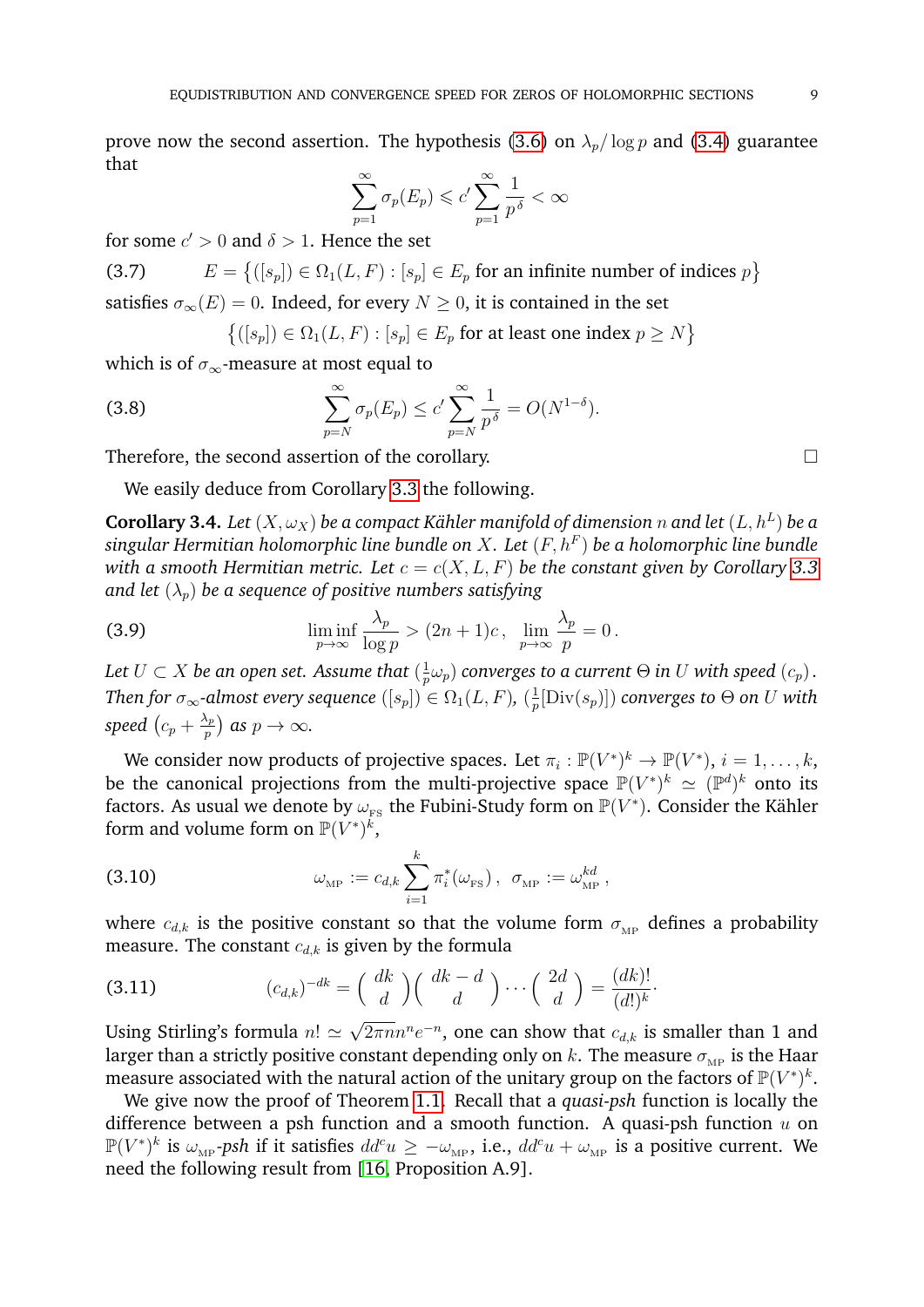<span id="page-9-0"></span>**Lemma 3.5.** *There are*  $c > 0$ ,  $\alpha > 0$  *and*  $m > 0$  *depending only on k such that if u is an*  $\omega_{\textrm{\tiny MP}}$ -psh function on  $\mathbb{P}(V^*)^k$  with  $\int ud\sigma_{\textrm{\tiny MP}}=0$ , then

$$
(3.12) \t u \le c(1 + \log d) \quad \text{and} \quad \sigma_{\text{MP}}\{u < -t\} \le c \, d^m e^{-\alpha t} \quad \text{for} \ \ t \ge 0.
$$

<span id="page-9-1"></span>**Lemma 3.6.** Let  $\Sigma$  be a closed subset of  $\mathbb{P}(V^*)^k$  and let u be an  $L^1$  function which is continuous on  $\mathbb{P}(V^*)^k \setminus \Sigma$ . Let  $\gamma$  be a positive constant. Suppose there is a positive closed  $(1, 1)$ -current S of mass 1 on  $\mathbb{P}(V^*)^k$  such that  $-S \leq d d^c u \leq S$  and  $\int u d\sigma_{\text{MP}} = 0$ . Then, *there are*  $c > 0$ *,*  $\alpha > 0$ *,*  $m > 0$  *depending only on*  $k$  *and a Borel set*  $E' \subset \mathbb{P}(V^*)^k$  *depending only on* S *and* γ *such that*

(3.13) 
$$
\sigma_{\text{MP}}(E') \leq c d^m e^{-\alpha \gamma}
$$
 and  $|u(a)| \leq \gamma$  for  $a \notin \Sigma \cup E'.$ 

*Proof.* By Künneth's formula, the cohomology group  $H^{1,1}(\mathbb{P}(V^*)^k, \mathbb{R})$  is generated by the classes of  $\pi_i^*(\omega_{\text{FS}})$  with  $i=1,\ldots,k$ . Therefore, there are  $\lambda_i\geq 0$  such that the class  $\{S\}$ of S is equal to  $\sum \lambda_i \{\pi_i^*(\omega_{_{\rm FS}})\}.$  The mass of S can be computed cohomologically. If we identify the top bi-degree cohomology group  $H^{kd,kd}(\mathbb{P}(V^*)^k, \mathbb{R})$  with  $\mathbb R$  in the canonical way, this mass is equal to the cup product  $\{S\} \smallsmile \{\omega_{\textrm{\tiny MP}}\}^{kd-1}$  and then a direct computation gives

$$
(3.14) \qquad \sum_{i=1}^k \lambda_i (c_{d,k})^{kd-1} \binom{dk-1}{d-1} \binom{dk-d}{d} \cdots \binom{2d}{d} = \sum_{i=1}^k \lambda_i (c_{d,k})^{-1} k^{-1}.
$$

We used here that  $\{\omega_{\text{rs}}\}^d = 1$  in  $H^{d,d}(\mathbb{P}(V^*), \mathbb{R}) \simeq \mathbb{R}$ . Since  $c_{d,k} \leq 1$  and  $S$  is of mass 1, we deduce that  $\lambda_i \leq k$ .

By the  $dd^c$ -lemma [\[18,](#page-22-9) Lemma 1.5.1], there is a unique quasi-psh function  $v$  such that

(3.15) 
$$
dd^c v = S - \sum_{i=1}^k \lambda_i \pi_i^* (\omega_{\text{FS}}) \quad \text{and} \quad \int v d\sigma_{\text{MP}} = 0.
$$

We have  $dd^c v + \lambda \omega_{\text{MP}} \geq S$  for some constant  $\lambda > 0$  depending only on k. Define  $w :=$  $\lambda^{-1}(u+v)$ . We have  $dd^c w \ge -\omega_{\text{MP}}$ . Since u is continuous outside  $\Sigma$ , the latter property implies that w is equal outside  $\Sigma$  to a quasi-psh function. We still denote this quasi-psh function by  $w$ . Applying Lemma [3.5](#page-9-0) to  $w$  instead of  $u$ , we obtain that

(3.16) 
$$
u = \lambda w - v \leqslant c\lambda (1 + \log d) - v.
$$

Let E' denote the set  $\{v < -\gamma + c\lambda(1 + \log d)\}\)$  which does not depend on u. Clearly,  $u \leq \gamma$  outside  $\Sigma \cup E'$ . The same property applied to  $-u$  implies that  $|u| \leq \gamma$  outside  $\Sigma \cup E'$ . It remains to bound the size of  $E'$ . Lemma [3.5](#page-9-0) applied to  $\lambda^{-1}v$  yields

(3.17) 
$$
\sigma_{\text{MP}}(E') \leq c d^m \exp\left(-\alpha \lambda^{-1} \gamma + c \alpha (1 + \log d)\right).
$$

This is the desired inequality for (other) suitable constants  $c, \alpha$  and  $m$ .

*End of the proof of Theorem [1.1.](#page-1-0)* Let  $\Phi : X \dashrightarrow \mathbb{P}(V)$  be a meromorphic map and let  $\Gamma \subset X \times \mathbb{P}(V)$  its graph. We define

(3.18) 
$$
\widetilde{X} = \left\{ (x,\xi) \in X \times \mathbb{P}(V^*)^k : \exists v \in \mathbb{P}(V) \text{ such that } (x,v) \in \Gamma, v \in H_{\xi} \right\}.
$$

Recall that for  $\xi = (\xi_1, \ldots, \xi_k) \in \mathbb{P}(V^*)^k$  we denote  $H_{\xi} = H_{\xi_1} \cap \ldots \cap H_{\xi_k}$  the intersection of the hyperplanes  $H_{\xi_i}$  in  $\mathbb{P}(V)$ . The set  $\widetilde{X}$  is a compact analytic subset in  $X \times \mathbb{P}(V^*)^k$ . of dimension  $n + (d - 1)k$ . Let  $\Pi_1$  and  $\Pi_2$  denote the natural projections from  $\widetilde{X}$  onto X and  $\mathbb{P}(V^*)^k$  respectively.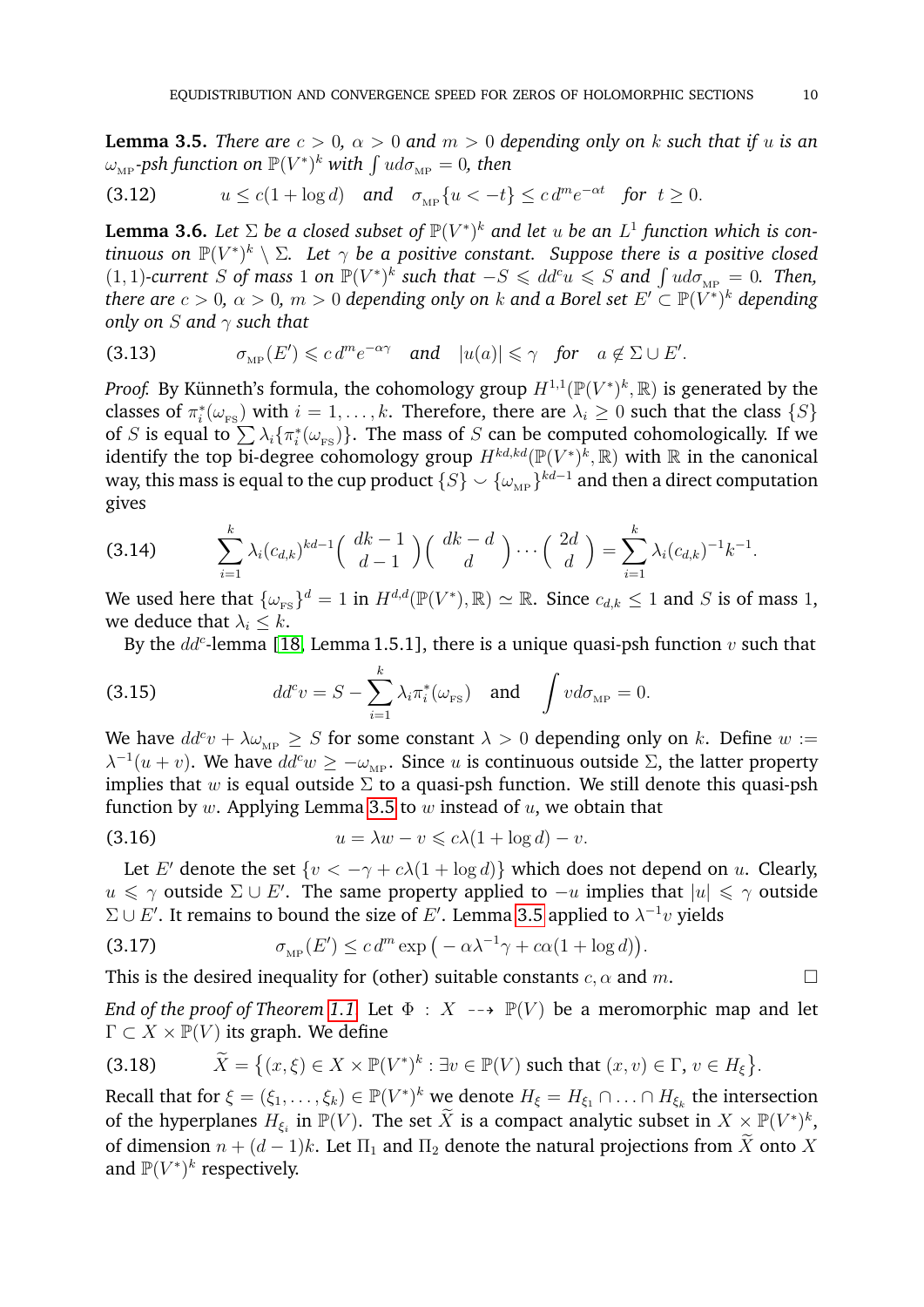<span id="page-10-0"></span>**Lemma 3.7.** Let  $\Sigma \subset \mathbb{P}(V^*)^k$  be the set of points  $\xi$  such that  $\widetilde{X} \cap \Pi_2^{-1}(\xi) \neq \emptyset$  and one of the *following properties holds:*

- (a) dim  $H_{\xi} > d k$ ;
- (b) dim  $\widetilde{X} \cap \Pi_2^{-1}(\xi) > n k;$
- (c)  $\dim H_{\xi} = d k$ ,  $\dim \widetilde{X} \cap \Pi_2^{-1}(\xi) = n k$  *but the last intersection is not transversal at a generic point.*

*Then*  $\Sigma$  *is contained in a proper analytic subset of*  $\mathbb{P}(V^*)^k$ *.* 

*Proof.* If  $\Pi_2$  is not surjective, the lemma is clear because  $\Sigma$  is contained in  $\Pi_2(\widetilde{X})$  which is a proper analytic subset of  $\mathbb{P}(V^*)^k$ . Assume that  $\Pi_2$  is surjective. So  $\widetilde{X} \cap \Pi_2^{-1}(\xi) \neq \emptyset$  for every  $\xi$ . Observe that the set  $\Sigma_1$  of  $\xi$  satisfying (a) is a proper analytic subset of  $\mathbb{P}(V^*)^k$ . Thus, we only consider parameters  $\xi$  outside  $\Sigma_1$ .

Let  $\tau : \widehat{X} \to \widetilde{X}$  be a singularity resolution for  $\widetilde{X}$  and define  $\widehat{\Pi}_2 := \Pi_2 \circ \tau$ . The last map is a holomorphic surjective map between compact complex manifolds. So by Bertini-Sard type theorem, there is a proper analytic subset  $\Sigma_2$  of  $\mathbb{P}(V^*)^k$  such that  $\widehat{\Pi}_2$  is a submersion outside  $\widehat{\Pi}_2^{-1}(\Sigma_2)$ . Indeed,  $\Sigma_2$  is the set of critical values of  $\widehat{\Pi}_2$  which is analytic. Sard's theorem implies that it is a proper analytic subset of  $\mathbb{P}(V^*)^k.$  It follows that for  $\xi \not\in \Sigma_1 \cup \Sigma_2$ the fiber  $\widehat{\Pi}_2^{-1}(\xi)$  has dimension  $n - k$ , i.e., the minimal dimension for the fibers of  $\widehat{\Pi}_2$ . So  $\Pi_2^{-1}$ (ξ), which is the image of  $\widehat{\Pi}_2^{-1}$ (ξ) by τ, is also of minimal dimension  $n-k$ . Therefore, such parameters  $\xi$  do not satisfy (b).

Let E denote the exceptional analytic subset in  $\hat{X}$ , i.e., the pull-back of the singularities of X by  $\tau$ . Since  $\dim E < \dim \widehat{X}$ , arguing as above, we obtain a proper analytic subset  $\Sigma_3$  of  $\mathbb{P}(V^*)^k$  such that for  $\xi$  outside  $\Sigma_3$ , the dimension of  $E \cap \widehat{\Pi}_2^{-1}(\xi)$  is at most equal to  $n-k-1$ . Since  $\tau$  is locally bi-holomorphic outside E, for  $\xi \notin \Sigma_1 \cup \Sigma_2 \cup \Sigma_3$ , the intersection  $\widetilde{X} \cap \Pi_2^{-1}(\xi)$  is transverse outside the image by  $\tau$  of  $E \cap \widehat{\Pi}_2^{-1}(\xi)$ , which is of dimension at most  $n - k - 1$ . Such parameters  $\xi$  do not satisfy (c). The lemma follows.

From now on, we only consider  $\xi \in {\mathbb P}(V^*)^k \setminus \Sigma$ , where  $\Sigma$  is defined in Lemma [3.7.](#page-10-0) The current  $[(\Pi_2)^*(\xi)]$  is then well-defined and we have

(3.19) 
$$
\Phi^*[H_{\xi}] = (\Pi_1)_* \big( [(\Pi_2)^*(\xi)] \big).
$$

There exists  $C > 0$  such that for any test smooth real  $(n - k, n - k)$ -form  $\varphi$  on X with  $\|\varphi\|_{\mathscr{C}^2} \leq C$  we have

<span id="page-10-1"></span>
$$
(3.20) \t\t -\omega_X^{n-k+1} \le dd^c \varphi \le \omega_X^{n-k+1}.
$$

Take such a  $\varphi$  and define  $v := (\Pi_2)_*(\Pi_1)^*(\varphi)$ . This is a function on  $\mathbb{P}(V^*)^k$  whose value at  $\xi\in\mathbb P(V^*)^k\setminus\Sigma$  is the integration of  $(\Pi_1)^*(\varphi)$  on the fiber  $\Pi_2^{-1}(\xi)$ . So, we have

(3.21) 
$$
v(\xi) = \langle \Phi^* [H_{\xi}], \varphi \rangle.
$$

Hence,  $v$  is continuous on  $\mathbb{P}(V^*)^k \setminus \Sigma$ . Since the form  $\omega_{_{\rm FS}}$  on  $\mathbb{P}(V)$  is the average of  $[H_{\xi_i}]$ with respect to the measure  $\sigma_{FS}$  on  $\xi_i \in \mathbb{P}(V^*)$ , the average of  $[H_{\xi}]$  with respect to the measure  $\sigma_{\text{\tiny MP}}$  on  $\xi \in \mathbb{P}(V^*)^k$  is equal to  $\omega_{\text{\tiny F}}^k$  $\frac{k}{\text{FS}}$ . Thus, the mean value of  $v$  is

(3.22) 
$$
M_v := \int v d\sigma_{\text{MP}} = \langle \Phi^*(\omega_{\text{FS}}^k), \varphi \rangle.
$$

So we need to prove that  $|v - M_v| \le \gamma m_{k-1}$  outside a set  $E_\gamma$  of  $\sigma_{\text{MP}}$ -measure less than  $c \, d^m e^{-\gamma/c}$  which does not depend on  $\varphi$ . This implies Theorem [1.1.](#page-1-0)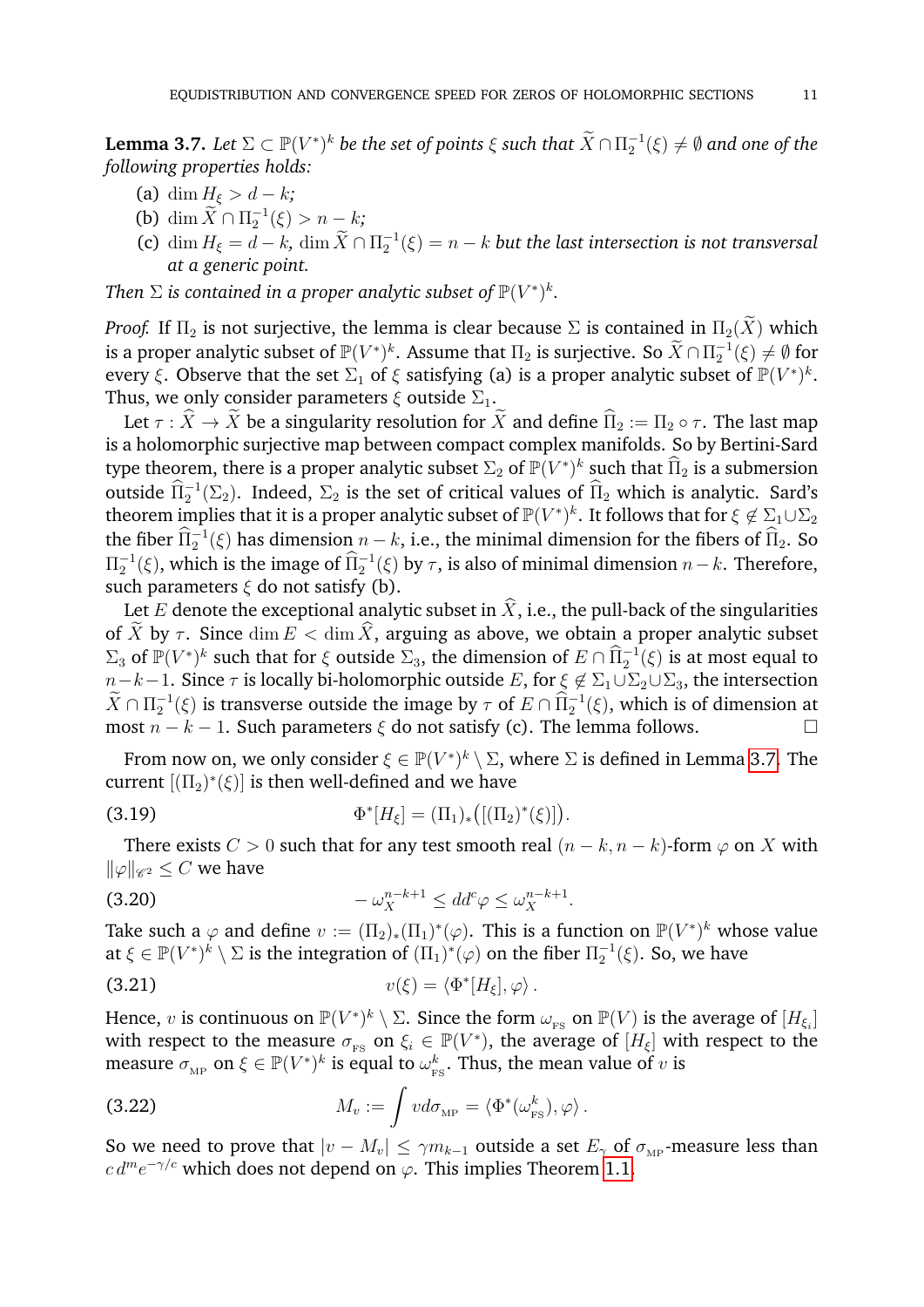Define

(3.23) 
$$
T := (\Pi_2)_* (\Pi_1)^* (\omega_X^{n-k+1}).
$$

This is a positive closed  $(1, 1)$ -current on  $\mathbb{P}(V^*)^k$  and we have, thanks to the above prop-erty [\(3.20\)](#page-10-1) of  $dd^c\varphi$ , that

$$
(3.24) \t\t -T \le dd^c v \le T.
$$

Let  $\vartheta$  be the mass of  $T$ . We can apply Lemma [3.6](#page-9-1) to the function  $u := \vartheta^{-1}(v - M_v)$ ,  $S := \vartheta^{-1}T$  and to  $\vartheta^{-1}\gamma m_{k-1}$  instead of  $\gamma$ . We can take  $E_{\gamma} = \Sigma \cup E'$  which does not depend on  $\varphi$ . Since  $\Sigma$  is of measure 0, in order to get from Lemma [3.6](#page-9-1) the desired estimate on  $\sigma_{\text{MP}}(E_{\gamma}) = \sigma_{\text{MP}}(E')$ , it is enough to show that  $\vartheta$  is bounded above by  $m_{k-1}$ times a constant which only depends on  $k$ .

We have

$$
(3.25) \t\t ||T|| = \langle (\Pi_2)_*(\Pi_1)^*(\omega_X^{n-k+1}), \omega_{\text{MP}}^{kd-1} \rangle = \langle \omega_X^{n-k+1}, (\Pi_1)_*(\Pi_2)^*(\omega_{\text{MP}}^{kd-1}) \rangle.
$$

Let  $\widetilde{\mathbb{P}(V)}$  denote the set of points  $(x,\xi)\,\in\,\mathbb{P}(V)\times\mathbb{P}(V^*)^k$  such that  $x\,\in\,H_{\xi_i}$  for every *i*. Denote by  $\Pi'_1$  and  $\Pi'_2$  the natural projections from  $\widetilde{\mathbb{P}(V)}$  onto  $\mathbb{P}(V)$  and  $\mathbb{P}(V^*)^k$ . By construction, we have

(3.26) 
$$
(\Pi_1)_*(\Pi_2)^*(\omega_{\text{MP}}^{kd-1}) = \Phi^*\big((\Pi'_1)_*(\Pi'_2)^*(\omega_{\text{MP}}^{kd-1})\big).
$$

By definition of  $m_{k-1}$ , it is enough to check that  $(\Pi_1')_*(\Pi_2')^*(\omega_{\rm MP}^{kd-1})$  $(\omega_{\textrm{\tiny{MP}}}^{kd-1})$  is bounded by  $\omega_{\textrm{\tiny{FS}}}^{k-1}$ FS times a constant depending only on  $k$ .

We obtain with a direct computation

$$
(3.27) \qquad \omega_{\rm MP}^{kd-1} = c_{d,k}^{kd-1} \left( \begin{array}{c} dk-1 \\ d-1 \end{array} \right) \left( \begin{array}{c} dk-d \\ d \end{array} \right) \cdots \left( \begin{array}{c} 2d \\ d \end{array} \right) \sum_{i=1}^{k} \Theta_i = (c_{d,k})^{-1} k^{-1} \sum_{i=1}^{k} \Theta_i,
$$

where

$$
(3.28) \qquad \Theta_i := \pi_1^*(\omega_{\text{FS}}^d) \wedge \ldots \wedge \pi_{i-1}^*(\omega_{\text{FS}}^d) \wedge \pi_i^*(\omega_{\text{FS}}^{d-1}) \wedge \pi_{i+1}^*(\omega_{\text{FS}}^d) \wedge \ldots \wedge \pi_k^*(\omega_{\text{FS}}^d).
$$

We will show that  $(\Pi'_1)_*(\Pi'_2)^*(\Theta_i) = \omega_{\text{FS}}^{k-1}$  $^{k-1}_{\text{\tiny FS}}$  and this implies the theorem.

For simplicity, assume that  $i = 1$ . Since  $(\Pi'_1)_*(\Pi'_2)^*(\Theta_1)$  is invariant under the action of the unitary group, it is equal to a constant times  $\omega^{k-1}_{\text{\tiny\rm{res}}}$  $k_{\text{\tiny{FS}}}^{k-1}$ . So we only have to check that the constant is 1 or equivalently the mass of  $(\Pi'_1)_*(\Pi'_2)^*(\Theta_1)$  is 1. Recall that the mass of a positive closed current depends only on its cohomology class. Therefore, in the definition of  $\Theta_1$ , we can replace  $\omega_{_{\rm FS}}^{d-1}$  with the current of integration on a generic projective line  $\ell$ and each  $\omega_{_{\rm FS}}^d$  with the Dirac mass of a generic point, say  $\xi_j$ , for  $j=2,\ldots,k.$  The current  $\Theta_1$  is in the same cohomology class as the current of integration on

$$
\ell\times \{\xi_2\}\times \cdots \times \{\xi_k\}
$$

that we denote by  $\Theta_1'$ .

It is not difficult to see that  $(\Pi'_1)_*(\Pi'_2)^*(\Theta'_1)$  is the current of integration on the projective subspace  $H_{\xi_2}\cap H_{\xi_3}\cap\ldots\cap H_{\xi_k}.$  So it is clear that its mass is equal to  $1.$  This completes the proof of the Theorem [1.1.](#page-1-0)

The following property of the constants  $m_k$  is useful.

**Lemma 3.8.** *There is*  $c > 0$  *depending only on*  $(X, \omega_X)$  *such that*  $m_k \leq c m_1^k$  *for*  $1 \leq k \leq n$ .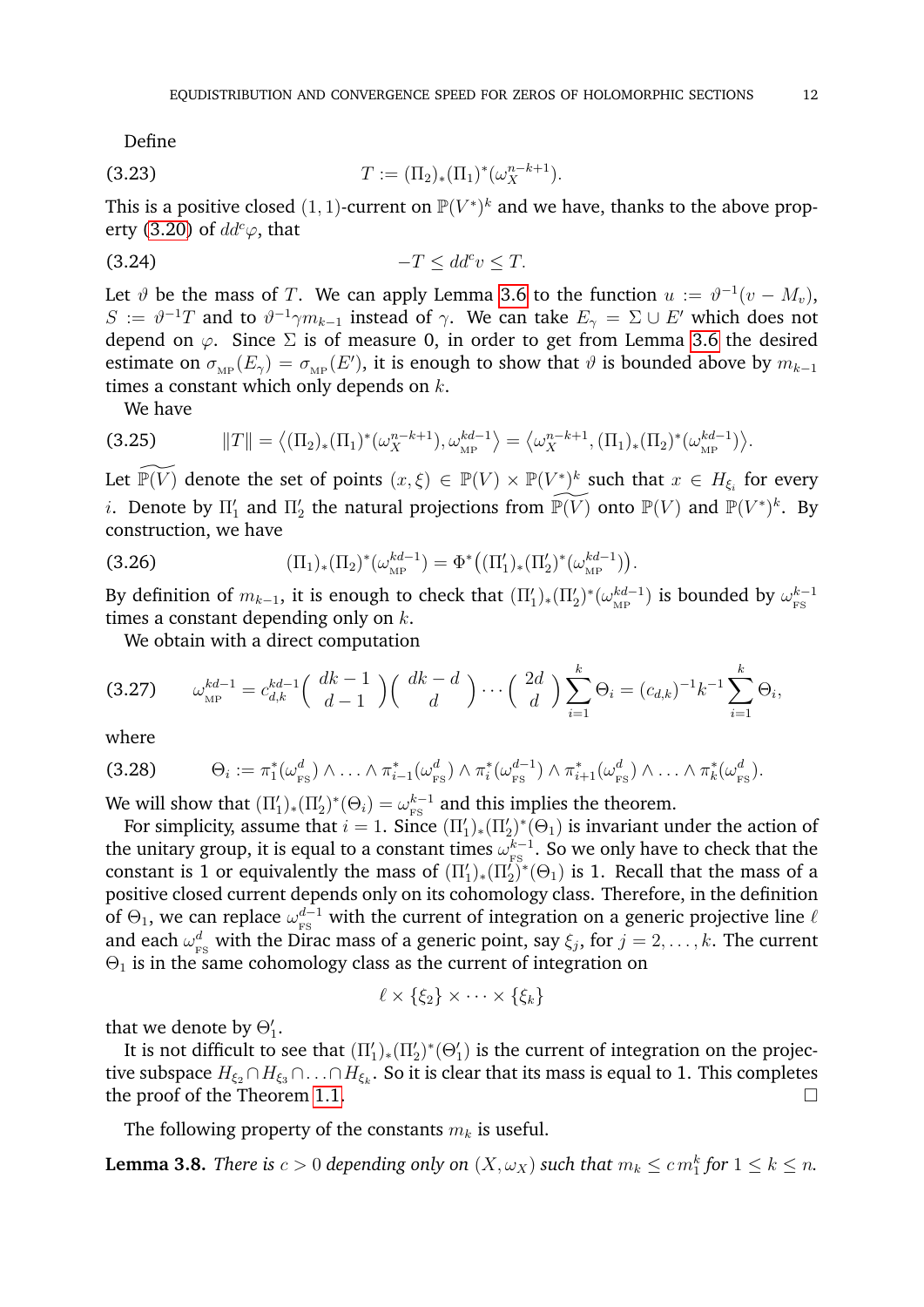*Proof.* Observe that by Lemma [2.1,](#page-5-1) the currents  $\Phi^*(\omega_\text{\tiny R}^k)$  $\frac{k}{\text{FS}}$ ) are given by  $L^1$  forms and they are smooth on some Zariski open set U of X where  $\Phi$  is holomorphic. Moreover, we have  $\Phi^*(\omega_{_{\rm I\!P}}^k$  $\chi^k_{_{\rm FS}})=\Phi^*(\omega_{_{\rm FS}})^k$  on  $U.$  Since  $\Phi^*(\omega_{_{\rm F}}^k)$  $_{\rm \scriptscriptstyle FS}^k)$  is given by an  $L^1$  form, it has no mass outside  $U.$ 

By [\[15,](#page-22-13) Lemma 2.2], there is  $C > 0$  depending only on  $(X, \omega_X)$  such that if T and S are positive closed currents on X which are smooth in an open set U then the mass  $||T \wedge S||_U$ of  $T \wedge S$  on U is bounded by  $C||T|| ||S||$ . By Skoda's extension theorem [\[27,](#page-22-14) Théorème 1], positive closed currents of finite mass can be extended by 0 through analytic sets. So if U is a Zariski open set, the form  $T \wedge S$  extends by 0 to a positive closed current on X with mass bounded by  $C||T|| ||S||$ . This allows us to apply inductively the mass estimate for  $T \wedge S$  to the case of product of several positive closed currents.

Observe that  $\Phi^*(\omega_{\mathrm{F}}^k)$  $\frac{k}{\text{FS}}$ ) =  $\Phi^*(\omega_{\text{FS}}) \wedge \Phi^*(\omega_{\text{FS}}^{k-1})$  $\binom{k-1}{\mathrm{FS}}$  on  $U$ , so, by induction on  $k$ , we deduce from the above discussion that  $m_k \leq C^{k-1} m_1^k$ . The lemma follows.

In the case where  $V=H_{(2)}^{0}(X, L^{p}\!\otimes\!F)^{*}$ , we have  $m_{1}=O(p)$  and therefore  $m_{k}=O(p^{k}).$ This together with Theorem [1.1](#page-1-0) imply the following corollary. Consider the Kodaira map  $\Phi_p: X \dashrightarrow \mathbb{P}(H^0_{(2)}(X, L^p \otimes F)^*)$  defined in [\(2.11\)](#page-5-2). The pull-back  $\Phi^*_p(\omega^k_{\text{F}})$  $\binom{k}{\text{FS}}$  of the current  $\omega_{_{\rm \scriptscriptstyle E}}^k$  $\frac{k}{\text{FS}}$  is given by an  $L^1$  form equal to  $\omega_p^k$  on a dense Zariski open set (here  $\omega_p$  is the Fubini-Study current [\(2.12\)](#page-5-3)).

<span id="page-12-2"></span>**Corollary 3.9.** *There are*  $c = c(X, L, F) > 0$  *and*  $m = m(X, L, F) > 0$  *depending only on*  $(X, \omega_X)$  *and*  $c_1(L)$ *,*  $c_1(F)$ *, with the following property. For any sequence*  $\lambda_p$ *, there are*  $subsets\; E_p \; of \; {\mathbb P}(H_{(2)}^{0}(X,L^p\otimes F))^k$  such that for  $p$  large enough

(a)  $\sigma_p(E_p) \leqslant c p^m e^{-\lambda_p/c}$ .

(b) For 
$$
S_p = ([s_p^{(1)}], \ldots, [s_p^{(k)}])
$$
 in  $\mathbb{P}(H_{(2)}^0(X, L^p \otimes F))^k \setminus E_p$ , we have

(3.29) 
$$
\left\| \frac{1}{p^k} \left[ s_p^{(1)} = \ldots = s_p^{(k)} = 0 \right] - \frac{1}{p^k} \Phi_p^*(\omega_{\text{FS}}^k) \right\|_{-2} \leq \frac{\lambda_p}{p}.
$$

*In particular, when*

(3.30) 
$$
\liminf_{p \to \infty} \frac{\lambda_p}{\log p} > (m+1)c,
$$

*for*  $\sigma_{\infty}$ -almost every sequence  $(S_p) \in \Omega_k(L, F)$ , the above estimate holds for p large enough.  $\iint \frac{1}{p^k} \Phi_p^*(\omega_{\rm F}^k)$  $_{\text{\tiny FS}}^{k}$ ) converge to a current  $\Theta_k$  in some open set  $U$  with speed  $(c_p)$  as  $p\rightarrow\infty$ , then 1  $\frac{1}{p^k}\big[s_p^{(1)}=\ldots=s_p^{(k)}=0\big]$  converge to  $\Theta_k$  on  $U$  with speed  $\big(c_p+\lambda_p/p\big)$  as  $p\to\infty.$ 

Note that the constants in the corollary can be chosen independently of  $k$  because  $1 \leq k \leq n = \dim X$ . The corollary can be applied in the situation of Corollaries [1.4](#page-3-2) and [4.4.](#page-17-0) In that cases, we have  $\Theta_k = c_1(L, h^L)^k$  on  $U$ .

#### <span id="page-12-1"></span>4. SEMI-POSITIVE CURVED METRICS ON BIG LINE BUNDLES

<span id="page-12-0"></span>Let  $(X,\omega_X)$  be a compact Kähler manifold of dimension  $n.$  Let  $(L,h^L)$  be a holomorphic line bundle endowed with a singular metric  $h^L$ . Fix a smooth Hermitian metric  $h^L_0$  on  $L$ and let  $\alpha = c_1(L, h_0^L)$  denote its first Chern form. We can write

(4.1) 
$$
h^{L} = e^{-2\varphi} h_{0}^{L}, \text{ i.e., } |s|_{h^{L}}^{2} = |s|_{h_{0}^{L}}^{2} e^{-2\varphi} \text{ for any section } s \text{ of } L,
$$

where  $\varphi$  is an  $L^1$  function on  $X$  with values in  $\mathbb{R} \cup \{\pm \infty\}.$  We assume that the curvature of  $h^L$  is semipositive, that is,  $c_1(L, h^L) = dd^c \varphi + \alpha$  is a positive current. So the function  $\varphi$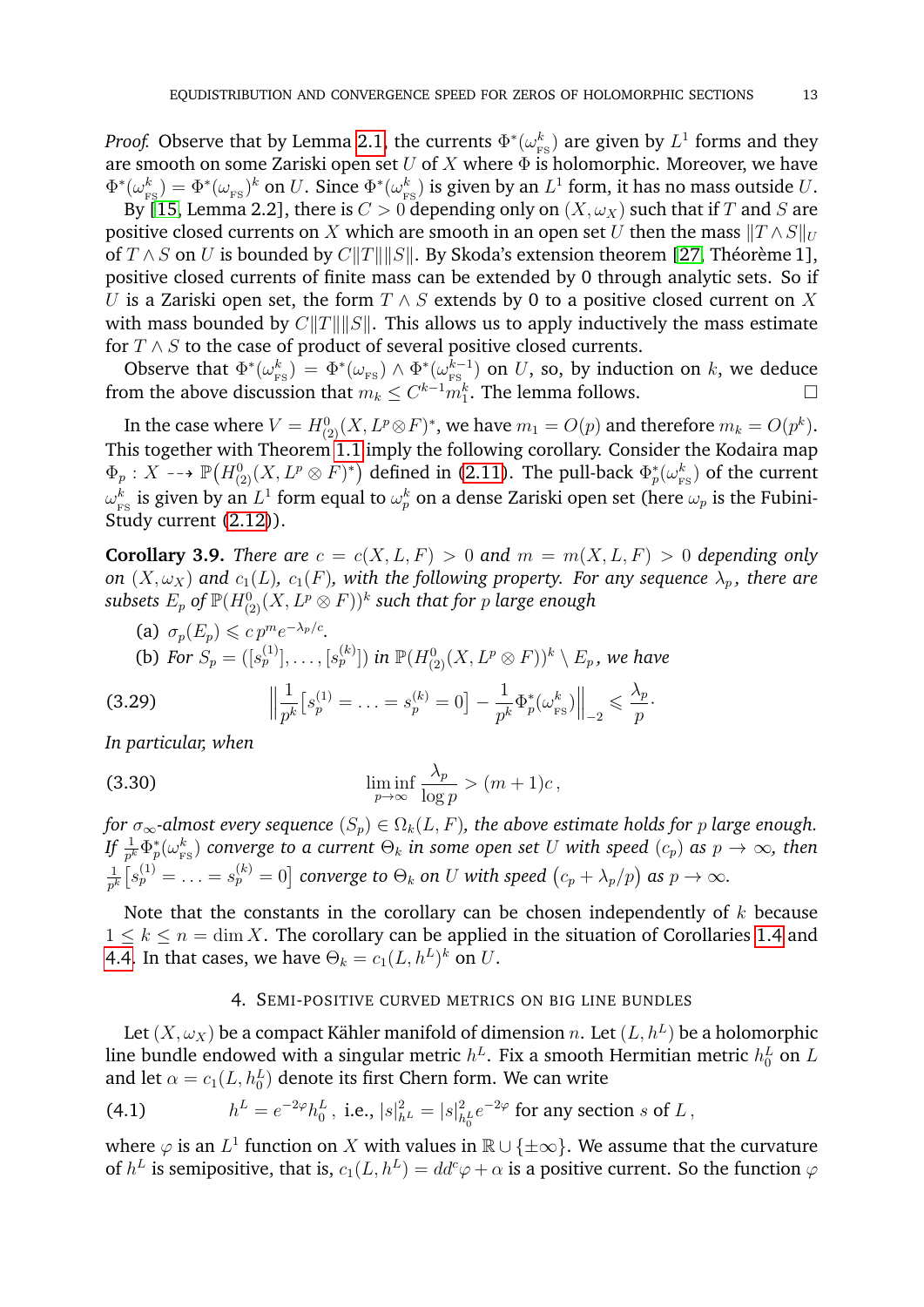is  $\alpha$ -psh, i.e.,  $\varphi$  is quasi-psh and satisfies  $dd^c \varphi \geq -\alpha$ . Define

<span id="page-13-4"></span>(4.2) 
$$
\omega := c_1(L, h^L) = dd^c \varphi + \alpha.
$$

We also assume that the line bundle  $L$  is big. So, there is a metric

<span id="page-13-3"></span>
$$
\widetilde{h}^L = e^{-2\varphi'} h_0^L
$$

such that  $\omega' := dd^c \varphi' + \alpha \geq \varepsilon \omega_X$  for some  $\varepsilon > 0$  (cf. [\[18,](#page-22-9) Theorem 2.3.30]). Let  $B_p$  be the Bergman function in [\(2.9\)](#page-4-3) associated with  $(L^p, (h^L)^{\otimes p})$ . The function

<span id="page-13-0"></span>(4.4) 
$$
\varphi_p := \varphi + \frac{1}{2p} \log B_p
$$

is quasi-psh and by [\(2.14\)](#page-5-4) satisfies

<span id="page-13-5"></span>(4.5) 
$$
\frac{1}{p}\omega_p = dd^c\varphi_p + \alpha,
$$

where  $\omega_p$  are the Fubini-Study currents [\(2.12\)](#page-5-3). We call the functions  $\varphi_p$  *global Fubini*-*Study weights*.

We we will use the  $L^2$ -estimates of Andreotti-Vesentini-Hörmander for  $\overline{\partial}$  in the following form (cf.  $[9,$  Théorème 5.1]).

<span id="page-13-2"></span>**Theorem 4.1** ( $L^2$ -estimates for  $\overline{\partial}$ ). (i) Let  $(X,\omega_X)$  be a Kähler manifold of dimension  $n$ which admits a complete Kähler metric. Let  $(L,h^L)$  be a singular Hermitian holomorphic line bundle and let  $\lambda:X\to [0,+\infty)$  be a continuous function such that  $c_1(L,h^L)\geq \lambda\omega_X.$ Then for any form  $g\in L^2_{n,1}(X,L,loc)$  satisfying

(4.6) 
$$
\overline{\partial}g = 0, \quad \int_X \lambda^{-1} |g|^2 \,\omega_X^n < +\infty
$$

there exists  $u\in L^2_{n,0}(X,L)$  with  $\overline{\partial} u=g$  and

$$
\int_X |u|^2 \,\omega_X^n \le \int_X \lambda^{-1} |g|^2 \,\omega_X^n \,.
$$

(ii) Let  $(X,\omega_X)$  be a complete Kähler manifold of dimension  $n$  and let  $(L,h^L)$  be a singular *Hermitian line bundle. Assume that there exists* C > 0 *such that*

$$
c_1(L, h^L) + c_1(K_X^*, h^{K_X^*}) \ge C \omega_X
$$

where  $h^{K_{X}^{\ast}}$  is the metric induced by  $\omega_{X}$  on the anti-canonical bundle  $K_{X}^{\ast}.$  Then for any form  $g\in L^2_{0,1}(X,L)$  satisfying  $\overline{\partial} g=0$  there exists  $u\in L^2_{0,0}(X,L)$  with

(4.8) 
$$
\overline{\partial}u = g, \quad \int_X |u|^2 \,\omega_X^n \leq \frac{1}{C} \int_X |g|^2 \,\omega_X^n.
$$

We will also need the following.

<span id="page-13-1"></span>**Lemma 4.2.** Let  $\psi$  be a negative psh function on a neighborhood of the unit ball  $B$  in  $\mathbb{C}^n$ . *Define*

$$
\psi'(z) := \sup_{B(z,\rho^4)} \psi,
$$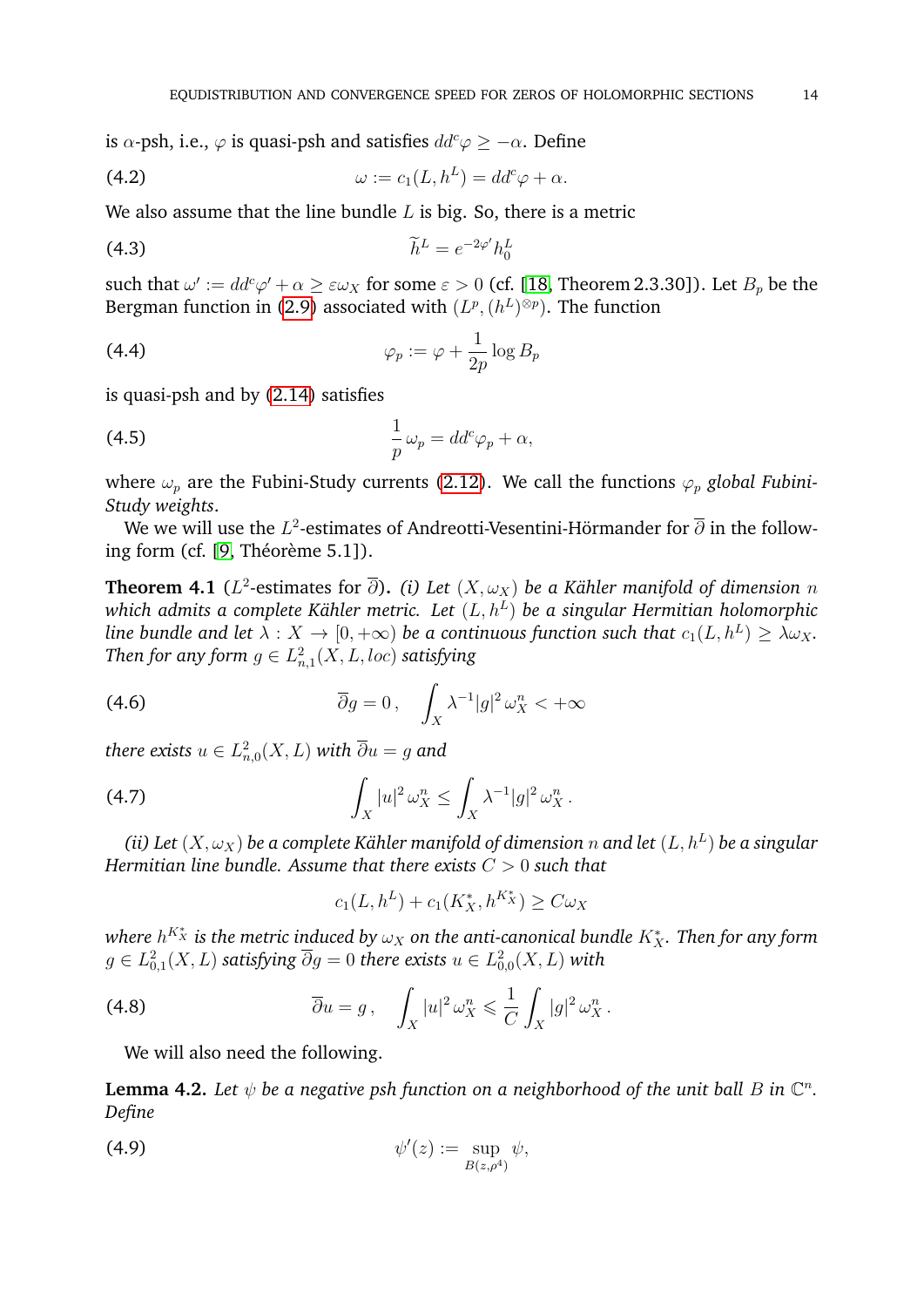where  $B(z,\rho^4)$  denotes the ball of center  $z$  and radius  $\rho^4.$  Then there is  $c>0$  depending on ψ *such that for* ρ *small enough*

(4.10) 
$$
\left| \int_B \psi' dZ \right| \ge \left| \int_B \psi dZ \right| - c\rho,
$$

where  $dZ$  denotes the Lebesgue measure on  $\mathbb{C}^n$ .

*Proof.* In the last integral, we can replace B by  $B(0, 1-2\rho^2)$  because by Cauchy-Schwarz inequality, the associated error is  $O(\rho)$ ; we use here that psh functions are locally  $L^2$ integrable. So, we have to prove that

(4.11) 
$$
\left| \int_B \psi' dZ \right| \ge \left| \int_{B(0,1-2\rho^2)} \psi dZ \right| - c\rho.
$$

It is enough to check for some (other) constant c and for  $\rho$  small enough that

<span id="page-14-0"></span>(4.12) 
$$
\left| \int_B \psi' dZ \right| \ge (1 - c\rho) \left| \int_{B(0, 1 - 2\rho^2)} \psi dZ \right|.
$$

We claim that

(4.13) 
$$
\rho^{-8n} \int_{B(z,\rho^4)} \psi' dZ \leq (1-c\rho) \rho^{-4n} \int_{B(z,\rho^2)} \psi dZ.
$$

The inequality can be rewritten as

$$
(4.14) \qquad \rho^{-8n} \int_{B(0,\rho^4)} \psi'(z+t) dZ(t) \leq (1-c\rho) \rho^{-4n} \int_{B(0,\rho^2)} \psi(z+t) dZ(t).
$$

Recall that  $\psi$  and  $\psi'$  are negative. Therefore, taking integrals in  $z$  of both sides of the last inequality over  $B(0, 1 - \rho^2)$  and using Fubini's theorem for the variables  $z$  and  $t$ , we obtain the desired inequality [\(4.12\)](#page-14-0). It remains to prove the claim.

Fix x in  $B(z, \rho^4)$ . It is enough to check that

(4.15) 
$$
\psi'(x) \leq (1 - c\rho)n! \pi^{-n} \rho^{-4n} \int_{B(z,\rho^2)} \psi dZ.
$$

Note that the last expression is  $1 - c\rho$  times the average of  $\psi$  on  $B(z, \rho^2)$ .

By definition, there is  $y \in B(z, 2\rho^4)$  such that  $\psi(y) = \psi'(x)$ . So, there is a holomorphic automorphism  $\tau$  of  $B(z, \rho^2)$  such that  $\tau(y) = z$  and  $\|\tau - \mathrm{id}\|_{\mathscr{C}^1} = O(\rho)$  (cf. [\[23,](#page-22-16) p. 25-28]). Applying the sub-mean inequality to the psh function  $\widetilde{\psi} := \psi \circ \tau^{-1}$  at  $z$  we have

$$
(4.16) \t \psi'(x) = \widetilde{\psi}(z) \leqslant n! \, \pi^{-n} \rho^{-4n} \int_{B(z,\rho^2)} \widetilde{\psi} dZ = n! \, \pi^{-n} \rho^{-4n} \int_{B(z,\rho^2)} \psi \tau^*(dZ).
$$

Observe that since  $\|\tau - id\|_{\mathscr{C}^1} = O(\rho)$ ,

$$
(4.17)\qquad \qquad \tau^*(dZ) \ge (1 - c\rho)dZ
$$

for some  $c > 0$ . The lemma follows.

The following result gives us a situation where Corollary [3.3](#page-7-5) applies. It refines [\[6,](#page-21-4) Theorem 5.1], where it is shown that  $\frac{1}{p} \log B_p \to 0$  in  $L^1(X,\omega_X^n)$  for the Bergman kernel  $B_p$  on powers  $L^p$  of a big line bundle  $\hat{L}$  over a compact Kähler manifold  $(X, \omega_X)$ .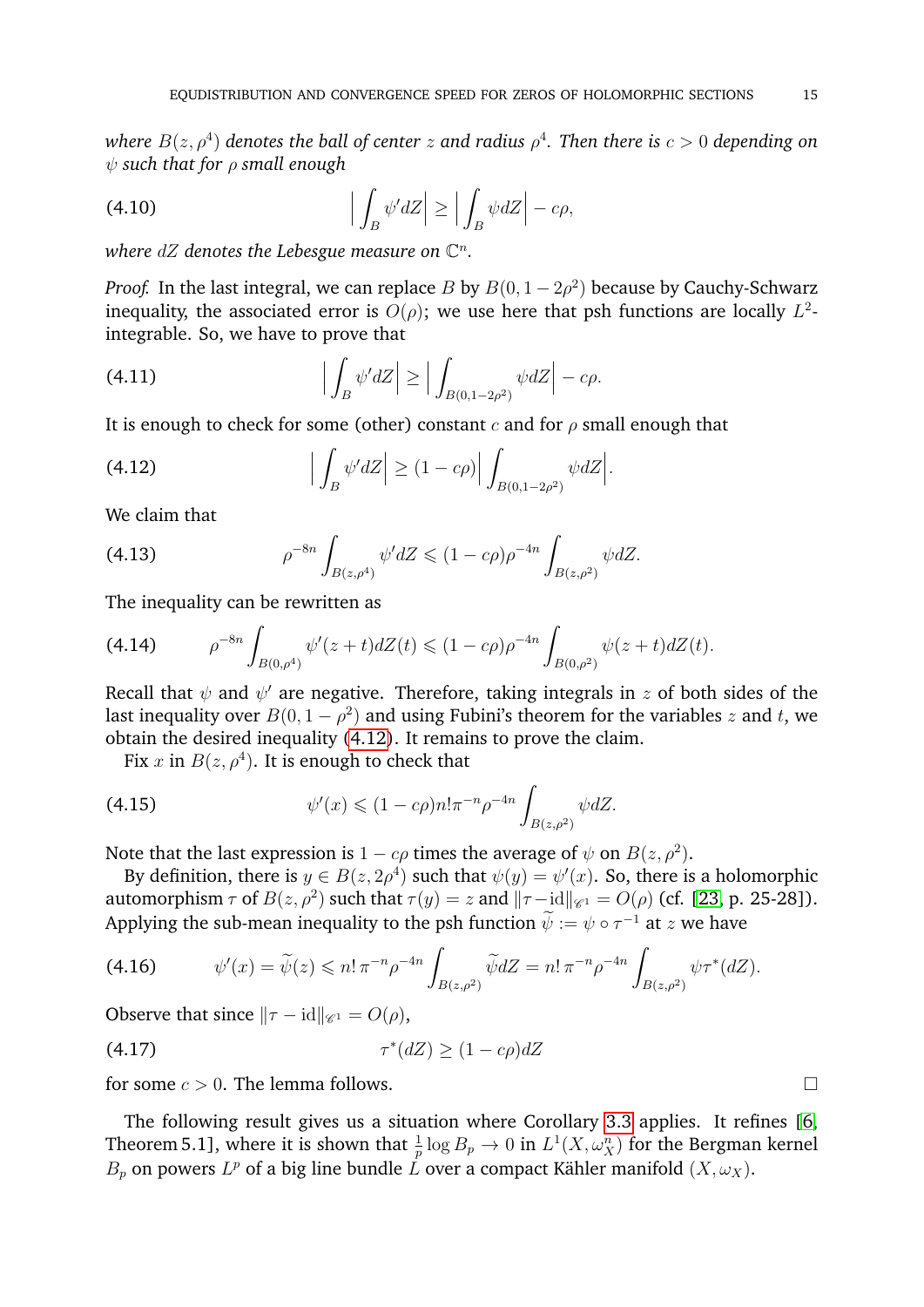<span id="page-15-5"></span>**Theorem 4.3.** Let  $(X, \omega_X)$  be a compact Kähler manifold of dimension *n*. Let L be a big holomorphic line bundle and let  $h^L$ ,  $h^L$  be singular Hermitian metrics on L such that  $c_1(L, h^L) \geq 0$  and  $c_1(L, h^L) \geq \varepsilon \omega_X$  for some  $\varepsilon > 0$ . Assume there is  $A > 0$  such that  $h^L \leq A h^L$ . Then

<span id="page-15-1"></span>(4.18) 
$$
\|\log B_p\|_{L^1(X)} = O(\log p), \ \ p \to \infty.
$$

Hence 
$$
\frac{1}{p}\omega_p \to c_1(L, h^L)
$$
 as  $p \to \infty$  with speed  $O(\frac{1}{p}\log p)$ .

*Proof.* Since we work only on L, we set in this proof for simplicity  $h = h^L$ ,  $h = h^L$ . Let  $x \in X$  and  $U_0 \subset X$  be a coordinate neighborhood of x on which there exists a holomorphic frame  $e_L$  of  $L.$  Let  $\psi$  be the psh weight of  $h$  on  $U_0$  relative to  $e_L,$   $|e_L|^2_h = e^{-2\psi}.$ Likewise, let  $\psi'$  be the psh weight of  $\widetilde{h}$  on  $U_0$  relative to  $e_L$ ,  $|e_L|^2_{\widetilde{h}} = e^{-2\psi'}$ . Multiplying the end the  $e_L$  with a constant allows us to assume that  $\psi \leq 0$ . Fix  $r_0 > 0$  so that the ball  $V := B(x, 2r_0)$  of center x and radius  $2r_0$  is relatively compact in  $U_0$  and let  $U := B(x, r_0)$ . By [\[6,](#page-21-4) Theorem 5.1] and its proof (following [\[11\]](#page-22-17)) there exists  $C_1 > 0$  so that

<span id="page-15-0"></span>(4.19) 
$$
\log B_p(z) \leq \log(C_1 r^{-2n}) + 2p \Big( \sup_{B(z,r)} \psi - \psi(z) \Big)
$$

holds for all  $p > 1$ ,  $0 < r < r_0$  and  $z \in U$  with  $\psi(z) > -\infty$ .

Choose  $r = 1/p^4$ . By applying Lemma [4.2](#page-13-1) to  $\psi$  we obtain from [\(4.19\)](#page-15-0) that the integral on U of the positive part of the right hand side of [\(4.19\)](#page-15-0) is smaller than  $C_2 \log p + C_2$  for some  $C_2 > 0$ . Hence, in order to prove [\(4.18\)](#page-15-1) it remains to bound the negative part of  $\log B_p$ .

Multiplying  $\widetilde{h}$  with a constant allows us to assume that  $A = 1$ . So we have  $h \leq \widetilde{h}$  and  $\psi' \leq \psi$ . Consider an integer  $p_0$  (to be chosen momentarily). Write  $L^p = L^{p-p_0} \otimes L^{p_0}$  and consider on  $L^p$ ,  $p > p_0$ , the metric

<span id="page-15-4"></span>(4.20) 
$$
H_p := h^{\otimes (p-p_0)} \otimes \widetilde{h}^{\otimes p_0}, \quad h_p := h^{\otimes p}.
$$

Then

(4.21) 
$$
c_1(L^p, H_p) = (p - p_0)c_1(L, h) + p_0c_1(L, \widetilde{h}) \geq p_0 \varepsilon \omega_X.
$$

The weight of the metric  $H_p$  with respect to the frame  $e_L^{\otimes p}$  $\stackrel{\otimes p}{_L}$  is  $\Psi_p := (p-p_0)\psi + p_0\psi'$  and we have  $|e_L^{\otimes p}$  $\frac{\otimes p}{L}|_{H_p}^2 = e^{-2\Psi_p}.$ 

Following [\[12,](#page-22-18) Section 9], we proceed as in [\[6,](#page-21-4) Theorem 5.1] to show that there exist  $C_1 > 0$  and  $p_0 \in \mathbb{N}$  such that for all  $p > p_0$  and all  $z \in U$  with  $\Psi_p(z) > -\infty$  there is a section  $s_{z,p} \in H^0_{(2)}(X, L^p)$  with  $s_{z,p}(z) \neq 0$  and

<span id="page-15-2"></span>(4.22) 
$$
\int_X |s_{z,p}|_{H_p}^2 \omega_X^n \leq C_1 |s_{z,p}(z)|_{H_p}^2.
$$

Let us prove the existence of  $s_{z,p}$  as above. By the Ohsawa-Takegoshi extension the-orem [\[21\]](#page-22-19) there exists  $C' > 0$  (depending only on x) such that for any  $z \in U$  and any  $p \in \mathbb{N}$  one can find a holomorphic function  $v_{z,p}$  on V with  $v_{z,p}(z) \neq 0$  and

<span id="page-15-3"></span>(4.23) 
$$
\int_{V} |v_{z,p}|^{2} e^{-2\Psi_{p}} \omega_{X}^{n} \leq C' |v_{z,p}(z)|^{2} e^{-2\Psi_{p}(z)}.
$$

The function  $v_{z,p}$  can be identified to a local section of  $L^p$  satisfying an estimate similar to [\(4.22\)](#page-15-2).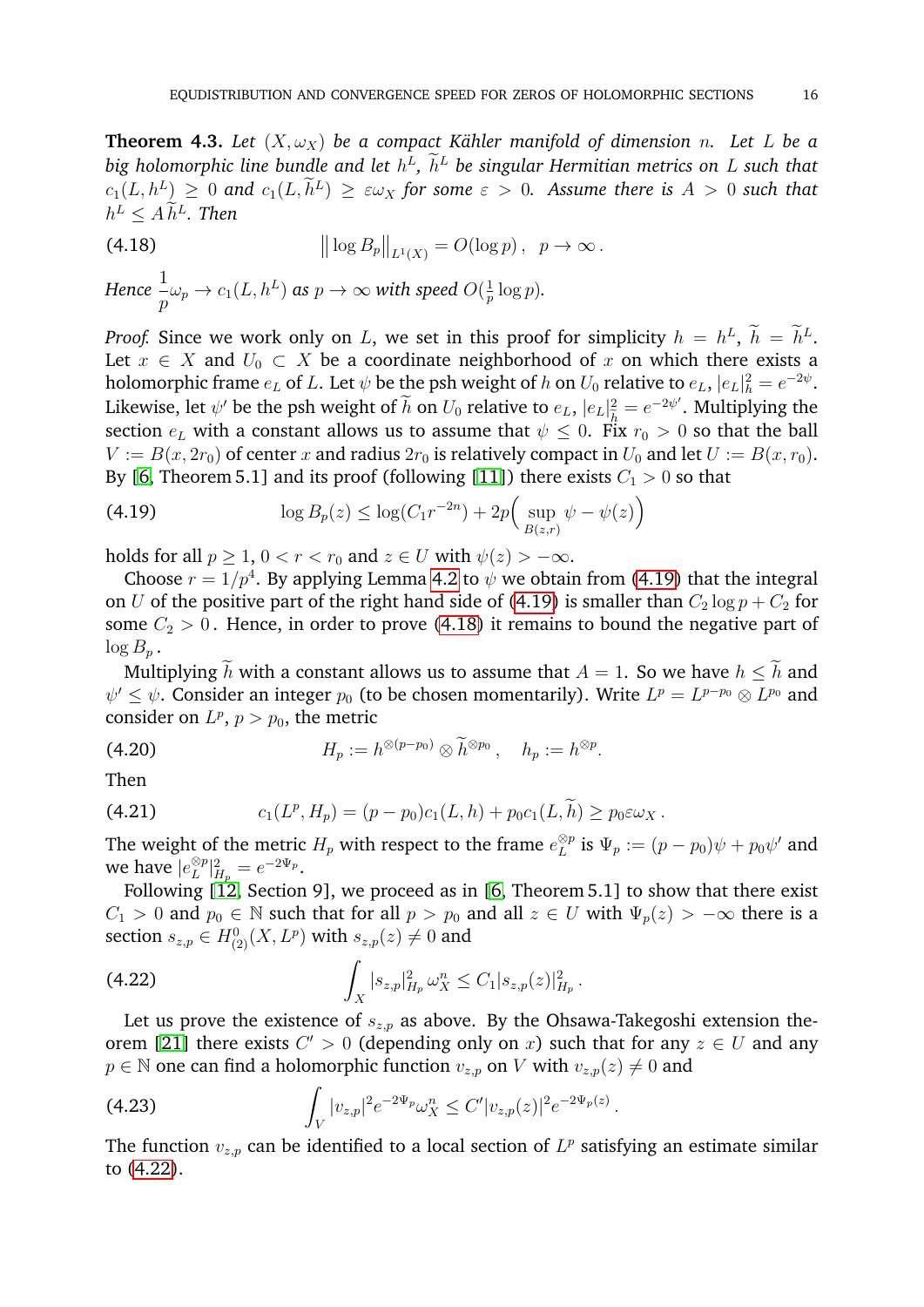We shall now solve the  $\overline{\partial}$ -equation with  $L^2$ -estimates in order to modify  $v_{z,p}$  and get a global section  $s_{z,p}$  of  $L^p$  over  $X$ . Let  $\theta \in \mathscr{C}^{\infty}(\mathbb{R})$  be a cut-off function such that  $0 \leq \theta \leq 1$ ,  $\theta(t) = 1$  for  $|t| \leq \frac{1}{2}$ ,  $\theta(t) = 0$  for  $|t| \geq 1$ . Define the quasi-psh function  $\varphi_z$  on X by

(4.24) 
$$
\varphi_z(y) = \begin{cases} n\theta\left(\frac{|y-z|}{r_0}\right) \log \frac{|y-z|}{r_0}, & \text{for } y \in U_0, \\ 0, & \text{for } y \in X \setminus B(z,r_0). \end{cases}
$$

We apply Theorem [4.1](#page-13-2) (ii) for  $(X, \omega_X)$  and  $(L^p, H_p e^{-\varphi_z})$ . Note that there exists  $C_3 > 0$ such that  $dd^c \varphi_z \geq -C_3 \omega_x$  for all  $z \in U$ . We have

$$
(4.25) \t c_1(L^p, H_p e^{-\varphi_z}) = (p - p_0) c_1(L, h^L) + p_0 c_1(L, \tilde{h}^L) + dd^c \varphi_z \ge (p_0 \varepsilon - C_3) \omega_X.
$$

Since  $p_0$  is large enough, we have  $(p_0 \varepsilon - C_3)\omega_X + c_1(K_X^*, h^{K_X^*}) \ge C_3 \omega_X$ . Thus,

<span id="page-16-1"></span>(4.26) 
$$
c_1(L^p, H_p e^{-\varphi_z}) + c_1(K_X^*, h^{K_X^*}) \geq C_3 \omega_X, \text{ for any } p \geq p_0.
$$

Consider the form

<span id="page-16-0"></span>(4.27) 
$$
g \in L^2_{0,1}(X,L^p), \ g = \overline{\partial} (v_{z,p} \theta(\frac{|y-z|}{r_0}) e_L^{\otimes p}),
$$

which vanishes outside V and also on  $B(z, r_0/2)$ . By [\(4.23\)](#page-15-3), [\(4.27\)](#page-16-0) and  $\Psi_p(z) > -\infty$ , we get

<span id="page-16-2"></span>
$$
\int_X |g|_{H_p}^2 e^{-2\varphi_z} \omega_X^n = \int_{V \backslash B(z,r_0/2)} |v_{z,p}|^2 |\overline{\partial} \theta(\frac{|y-z|}{r_0})|^2 e^{-2\Psi_p} e^{-2\varphi_z} \omega_X^n
$$
\n
$$
\leq C'' \int_V |v_{z,p}|^2 e^{-2\Psi_p} \omega_X^n \leq C'' C' |v_{z,p}(z)|^2 e^{-2\Psi_p(z)} < \infty,
$$

where  $C'' > 0$  is a constant that depends only on x. By Theorem [4.1](#page-13-2) (ii), [\(4.26\)](#page-16-1) and [\(4.28\)](#page-16-2), for each  $p \ge p_0$  there exists  $u \in L^2_{0,0}(X,L^p)$  such that  $\overline{\partial} u = g$  and

<span id="page-16-3"></span>(4.29) 
$$
\int_X |u|_{H_p}^2 e^{-2\varphi_z} \omega_X^n \leq \frac{1}{C_3} \int_X |g|_{H_p}^2 e^{-2\varphi_z} \omega_X^n.
$$

Since g is smooth, u is also smooth. Near  $z$ ,  $e^{-2\varphi_z(y)} = r_0^{2n}|y - z|^{-2n}$  is not integrable, thus  $u(z) = 0$ . Define

<span id="page-16-4"></span>(4.30) 
$$
s_{z,p} := v_{z,p} \, \theta\left(\frac{|y-z|}{r_0}\right) e_L^{\otimes p} - u.
$$

Then

(4.31) 
$$
\overline{\partial}_{s_{z,p}} = 0, \quad s_{z,p}(z) = v_{z,p}(z)e_L^{\otimes p}(z) \neq 0, \quad s_{z,p} \in H^0_{(2)}(X, L^p).
$$

Since  $\varphi_z \leq 0$  on X, by [\(4.23\)](#page-15-3), [\(4.28\)](#page-16-2), [\(4.29\)](#page-16-3) and [\(4.30\)](#page-16-4), we get

$$
\int_X |s_{z,p}|_{H_p}^2 \omega_X^n \leq 2 \left( \int_V |v_{z,p}|^2 e^{-2\Psi_p} \omega_X^n + \int_X |u|_{H_p}^2 e^{-2\varphi_z} \omega_X^n \right) \leq 2C' \left( 1 + \frac{C''}{C_3} \right) |v_{z,p}(z)|^2 e^{-2\Psi_p(z)} = C_1 |s_{z,p}(z)|_{H_p}^2,
$$

with a constant  $C_1 > 0$  that depends only on x. This concludes the proof of [\(4.22\)](#page-15-2).

By dividing both sides of [\(4.22\)](#page-15-2) by a constant, we obtain the existence of sections  $s_{z,p} \in H^0(X, L^p)$ ,  $p > p_0$ , such that

<span id="page-16-5"></span>(4.32) 
$$
\int_X |s_{z,p}|_{H_p}^2 \omega_X^n = 1, \quad |s_{z,p}(z)|_{H_p}^2 \ge \frac{1}{C_1}.
$$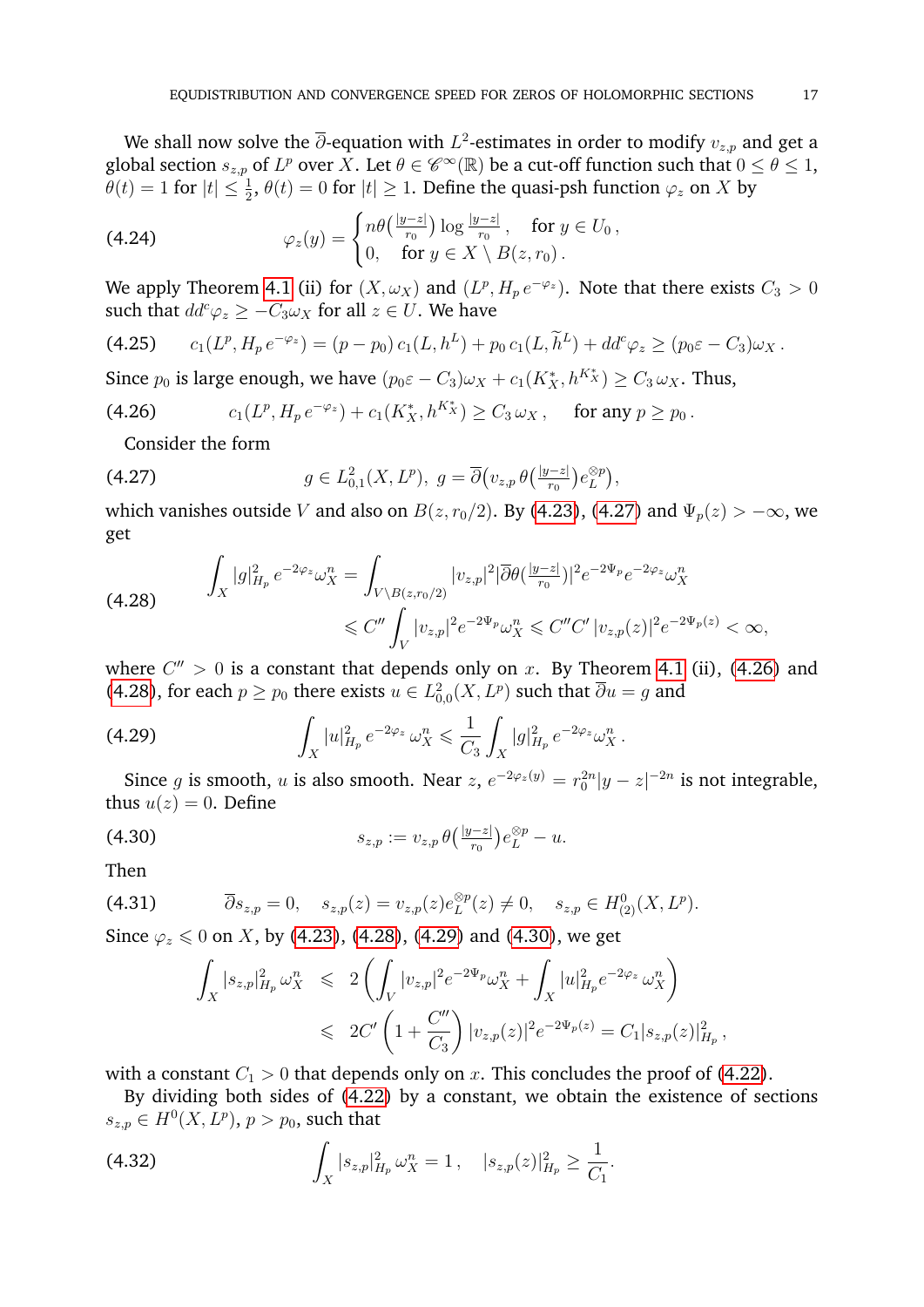Since  $\tilde{h} \geq h$ , the first property of [\(4.32\)](#page-16-5) and [\(4.20\)](#page-15-4) imply

<span id="page-17-1"></span>(4.33) 
$$
\int_X |s_{z,p}|_{h_p}^2 \omega_X^n \leq 1.
$$

Then  $(4.1)$ ,  $(4.3)$ ,  $(4.20)$  and the second property of  $(4.32)$  yield

$$
(4.34) \t\t\t |s_{z,p}(z)|_{h_p}^2 \geq C_1^{-1} e^{2p_0(\psi'(z) - \psi(z))} = C_1^{-1} e^{2p_0(\varphi'(z) - \varphi(z))}.
$$

Recall now (see e. g., [\[6,](#page-21-4) Lemma 3.1]) that

<span id="page-17-2"></span>(4.35) 
$$
B_p(x) = \max\{|s(x)|_{h_p}^2 : s \in H_{(2)}^0(X, L^p), \|s\|_p = 1\}
$$

$$
= \max\{|s(x)|_{h_p}^2 : s \in H_{(2)}^0(X, L^p), \|s\|_p \le 1\}.
$$

It follows from [\(4.33\)](#page-17-1)-[\(4.35\)](#page-17-2) that there exists  $C_5 > 0$  such that

<span id="page-17-5"></span>(4.36) 
$$
\log B_p(z) \geq \log |s_{z,p}(z)|_{h_p}^2 \geq 2p_0(\varphi'(z) - \varphi(z)) - C_5 =: \eta(z),
$$

where  $\eta \in L^1(X, \omega_X^n)$ ,  $\eta \leq 0$ . Hence  $\log B_p \geq \eta$  a.e. on X. The result follows.

<span id="page-17-0"></span>**Corollary 4.4.** *Let*  $(X, \omega_X)$  *be a compact Kähler manifold of dimension n. Let L be a big holomorphic line bundle and let*  $h^L$ ,  $h^L$  *be as in Theorem [4.3.](#page-15-5) Let U be an open subset of X.* (i) Assume that the global weight  $\varphi'$  of  $\tilde{h}^L$  given by [\(4.3\)](#page-13-3) is bounded on a neighborhood of U*. Then*

<span id="page-17-4"></span>(4.37) 
$$
\|\varphi_p - \varphi\|_{L^1(U)} = O\left(\frac{1}{p}\log p\right), \ \ p \to \infty,
$$

*and for every*  $1 \leq k \leq n$  *we have* 

<span id="page-17-3"></span>(4.38) 
$$
\frac{1}{p^k}\omega_p^k \to c_1(L, h^L)^k, \ p \to \infty, \text{ on } U.
$$

*(ii) Assume moreover,*  $\varphi$  *is Hölder continuous on a neighborhood of*  $\overline{U}$ *. Then* 

<span id="page-17-6"></span>(4.39) 
$$
\|\varphi_p - \varphi\|_{U,\infty} = O\left(\frac{1}{p}\log p\right), \ \ p \to \infty,
$$

and [\(4.38\)](#page-17-3) holds with speed  $O(\frac{1}{n})$  $rac{1}{p} \log p$ .

<span id="page-17-7"></span>*Hence for*  $\sigma_{\infty}$ *-almost every sequence*  $(S_p) \in (\Omega_k(L), \, \sigma_{\infty}), \, S_p = ([s_p^{(1)}], \ldots, [s_p^{(k)}]),$ 

$$
(4.40) \quad \frac{1}{p^k}\big[s_p^{(1)}=\ldots=s_p^{(k)}=0\big]\to c_1(L,h^L)^k\,,\ \ p\to\infty,\ \text{on}\ U\ \text{with speed}\ O\left(\frac{1}{p}\log p\right).
$$

*Proof.* Since  $\varphi'$  is bounded on a neighborhood of  $\overline{U},$   $\varphi$  is also bounded in that neighbor-hood. We see in the above proof that [\(4.37\)](#page-17-4) holds and  $\varphi_p + c/p \ge \varphi$  for some  $c > 0$ . On the set where  $\varphi$  and  $\varphi_p$  are locally bounded the wedge-products  $\omega^k$  and  $\omega_p^k$  are welldefined for any  $1 \le k \le n$  by [\(4.2\)](#page-13-4), [\(4.5\)](#page-13-5) and [\[1\]](#page-21-5). Thus [\(4.38\)](#page-17-3) holds.

Assume moreover that  $\varphi$  is Hölder continuous on a neighborhood of  $\overline{U}$ . Observe that the function  $\eta$  in [\(4.36\)](#page-17-5) is bounded on U, thus, taking  $r = 1/p^{\ell}$  with  $\ell$  large enough in  $(4.19)$ , yields  $(4.39)$ . Finally,  $(4.40)$  follows from Corollary [3.9.](#page-12-2)

Note that under the assumptions of Corollary [4.4](#page-17-0) (i) we do not obtain an estimate of the convergence speed in  $(4.38)$ . To get this, the assumption of Hölder continuity in item (ii) is necessary.

We can state a result similar to Theorem [4.3](#page-15-5) in the case of adjoint line bundles  $L^p\otimes K_X.$ We do not suppose that the base manifold is compact, so the space of  $L^2$  holomorphic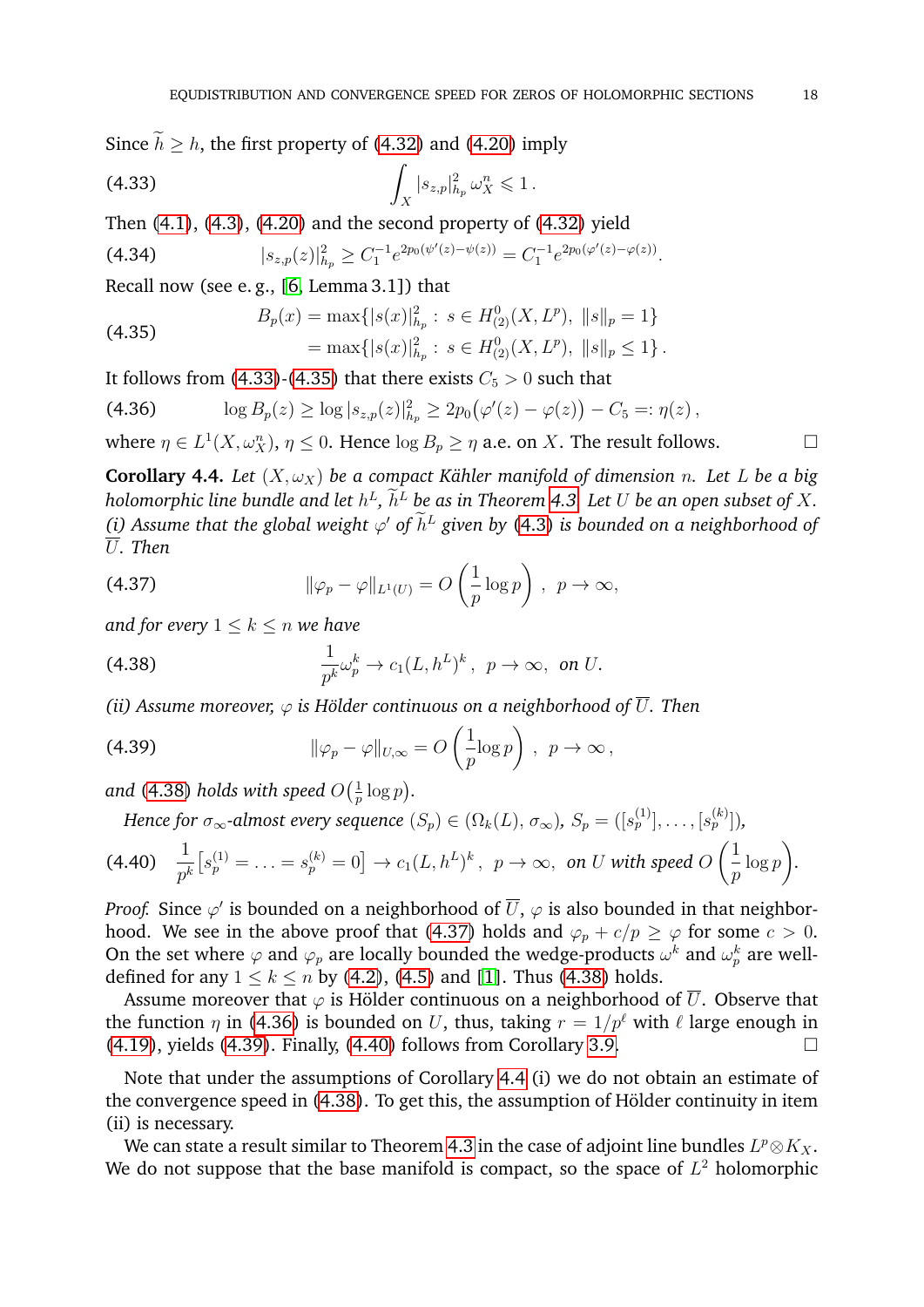sections could be infinite dimensional. However, the definitions [\(2.9\)](#page-4-3) and [\(2.13\)](#page-5-5) of the Bergman kernel function and Fubini-Study currents carry over without change. Theorem [4.5](#page-18-0) refines [\[8,](#page-22-20) Theorem 3.1], where it is shown that  $\frac{1}{p} \log B_p \to 0$  in  $L^1(U, \omega_X^n)$ .

<span id="page-18-0"></span>**Theorem 4.5.** *Let*  $(X, \omega_X)$  *be a Kähler manifold of dimension n which admits a (possibly*  $d$ ifferent) complete Kähler metric. Let  $L$  be a holomorphic line bundle and let  $h^L$  be a  $s$ ingular Hermitian metric on  $L$  such that  $c_1(L,h^L) \geq 0.$  Let  $U \subset X$  be a relatively compact  $\infty$  open set such that  $c_1(L,h^L)\geq\varepsilon\omega_X$  on a neighborhood of  $\overline{U}$  for some  $\varepsilon>0.$  Let  $B_p$  and  $\omega_p$ be the Bergman kernel function and Fubini-Study current associated with  $H^0_{(2)}(X, L^p\!\otimes\! K_X).$ *Then*

(4.41) 
$$
\left\| \log B_p \right\|_{L^1(U)} = O(\log p), \quad p \to \infty.
$$

Hence 
$$
\frac{1}{p}\omega_p \to c_1(L, h^L)
$$
 on  $U$  as  $p \to \infty$  with speed  $O(\frac{1}{p}\log p)$ .

*Proof.* The proof is similar to the proof of Theorem [4.3,](#page-15-5) with some simplifications due to the fact that we don't need an auxiliary metric  $h^L$ . The Kähler metric  $\omega_X$  induces a metric on the canonical line bundle  $K_X$  that we denote by  $h^{K_X}$ . We denote by  $h_p$  the metric induced by  $h^L$  and  $h^{K_X}$  on  $L^p\otimes K_X.$  Let  $U'$  be a neighborhood of  $\overline{U}$  on which the hypothesis  $c_1(L, h^L) \geq \varepsilon \omega_X$  holds. We let  $x \in U$  and  $U_0 \subset U'$  be a coordinate neighborhood of x on which there exists a holomorphic frame  $e_L$  of  $L$  and  $e'$  of  $K_X$ . Let  $\psi$  be a psh weight of  $h^L$ . Fix  $r_0 > 0$  so that the ball  $V := B(x, 2r_0) \Subset U_0$  and let  $W := B(x, r_0)$ .

Following the arguments of [\[6,](#page-21-4) Theorem 5.1] (or, more precisely, [\[7,](#page-21-7) Theorem 4.2], where forms with values in  $L^p\otimes K_X$  are considered) we show that there exist  $C=$  $C(W) > 0$  and  $p_0 = p_0(W) \in \mathbb{N}$  so that

<span id="page-18-1"></span>
$$
(4.42) \qquad \qquad -\log C \le \log B_p(z) \le \log(Cr^{-2n}) + 2p\Big(\max_{B(z,r)} \psi - \psi(z)\Big)
$$

holds for all  $p > p_0$ ,  $0 < r < r_0$  and  $z \in W$  with  $\psi(z) > -\infty$ .

The right-hand side estimate follows as in [\[6,](#page-21-4) Theorem 5.1]; it holds for all  $p$  and does not require the hypothesis that  $X$  is compact.

We prove next the lower estimate from [\(4.42\)](#page-18-1). We proceed like in the proof of [\[7,](#page-21-7) Theorem 4.2] to show that there exist  $C_2 = C_2(W) > 0$ ,  $p_0 = p_0(W) \in \mathbb{N}$  such that for all  $p > p_0$  and all  $z \in W$  with  $\psi(z) > -\infty$  there exists  $s_{z,p} \in H^0_{(2)}(X, L^p \otimes K_X)$  with  $s_{z,p}(z) \neq 0$  and

<span id="page-18-2"></span>
$$
||s_{z,p}||_p^2 \le C_2 |s_{z,p}(z)|_{h_p}^2,
$$

where  $\|s\|_p$  is the  $L^2$  norm defined in [\(2.7\)](#page-4-0). This is done exactly as in [\[7,](#page-21-7) Theorem 4.2]; the main point is again the Ohsawa-Takegoshi extension theorem and the solution of the  $\overline{\partial}$ -equation by the  $L^2$  method from Theorem [4.1](#page-13-2) (i). Observe that [\(4.35\)](#page-17-2) and [\(4.43\)](#page-18-2) yield the desired lower estimate

$$
\text{(4.44)} \quad \log B_p(z) = \max_{\|s\|_p = 1} \log |s(z)|_{h_p}^2 \geq -\log C_2 \,, \text{ for } p > p_0, \, z \in W \text{ and } \psi(z) > -\infty.
$$

Since U is relatively compact we can choose  $C_2$  and  $p_0$  such that  $\log B_p \ge -\log C_2$  holds a.e. on U for all  $p > p_0$ . As in the proof of Theorem [4.3,](#page-15-5) we use the estimate from above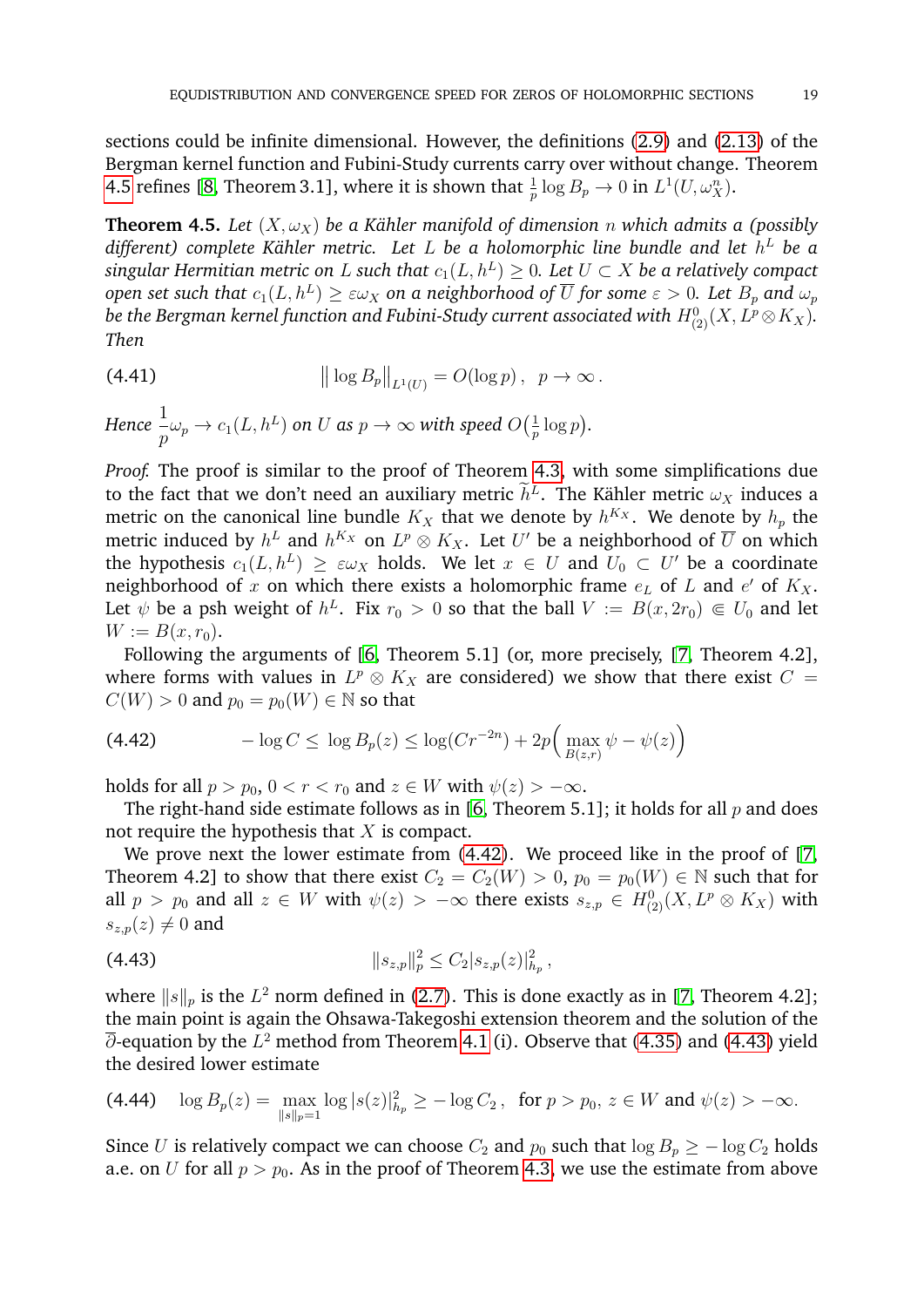in [\(4.42\)](#page-18-1) and Lemma [4.2](#page-13-1) to show the existence of  $C_1 = C_1(U') > 0$  such that for all  $p \in \mathbb{N}^*$ ,

$$
\int_U (\log B_p) \,\omega_X^n \le C_1 \log p + C_1.
$$

This completes the proof of Theorem [4.5.](#page-18-0)

*Proof of Theorem [1.2.](#page-2-1)* Combining Theorem [4.3](#page-15-5) and Corollary [3.4](#page-8-1) applied to the case where  $(F, h^F)$  is the trivial line bundle and  $\lambda_p = (2n + 2)c \log p$ , we obtain item (i). Theorem [4.5](#page-18-0) and Corollary [3.4](#page-8-1) for  $(F, h^F) = (K_X, h^{K_X})$  and the same  $\lambda_p$  as above yield item (ii).  $\Box$ 

## 5. APPROXIMATION OF HÖLDER CONTINUOUS WEIGHTS

<span id="page-19-0"></span>In this section we prove Theorem [1.3](#page-2-0) and Corollary [1.4.](#page-3-2)

*Proof of Theorem [1.3.](#page-2-0)* The continuity can be deduced directly from the estimate [\(1.5\)](#page-2-2).

We prove now [\(1.5\)](#page-2-2). Write as above  $L^p = L^{p-p_0} \otimes L^{p_0}$  with the metric  $H_{e,p} :=$  $(h_{\text{eq}}^L)^{\otimes (p-p_0)} \otimes (h_0^L)^{\otimes p_0}$ . As in Section [4](#page-12-0) (see [\(4.32\)](#page-16-5)), given a point  $x_0 \in X$ , there exists a neighborhood  $U(x_0)$  and  $C > 0$  such that for any  $z \in U(x_0)$ , one can find a holomorphic section  $s_{z,p} \in H^0(X,L^p)$  satisfying

<span id="page-19-1"></span>(5.1) 
$$
\int_X |s_{z,p}|^2_{H_{e,p}} \omega_X^n \leq C, \quad |s_{z,p}(z)|_{H_{e,p}} = 1.
$$

Since  $\varphi_{\text{eq}}$  and  $\varphi$  are bounded and  $\varphi_{\text{eq}} \leq \varphi$ , we deduce from [\(5.1\)](#page-19-1) that there exists  $C > 0$ such that

<span id="page-19-2"></span>(5.2) 
$$
\int_X |s_{z,p}|_{h_p}^2 \omega_X^n \leq C, \quad |s_{z,p}(z)|_{h_p} \geq C^{-1} e^{p(\varphi_{\text{eq}} - \varphi)}.
$$

It follows from [\(4.35\)](#page-17-2) and [\(5.2\)](#page-19-2) that there exists  $c > 0$  such that we have

(5.3) 
$$
\frac{1}{2p}\log B_p \geq \varphi_{\text{eq}} - \varphi - \frac{c}{p} \text{ on } X.
$$

Since  $\varphi_p = \varphi + \frac{1}{2n}$  $\frac{1}{2p} \log B_p$ , we obtain that

(5.4) 
$$
\varphi_p - \varphi_{\text{eq}} \geq -\frac{c}{p} \text{ on } X.
$$

The estimate from above for  $\varphi_p - \varphi_{\text{eq}}$  is obtained using the submean inequality. Since  $\varphi_p$  is  $\alpha$ -psh, by [\(1.3\)](#page-2-3), it is enough to show that  $\varphi_p \leq \varphi + \frac{c \log p}{n}$  $\frac{\log p}{p}$  on  $X$  which is equivalent to  $B_p \leq p^{2c}$  for some  $c > 0$ . Fix a point  $a$  in  $X$ . Consider an arbitrary holomorphic section  $s \in H^0(X, L^p)$  such that

$$
\int_X |s|^2_{h_p} \omega_X^n = 1.
$$

By [\(4.35\)](#page-17-2), we only have to check that

(5.6) 
$$
|s(a)|_{h_p}^2 \le p^{2c}.
$$

Fix local holomorphic coordinates z around a with  $|z| \leq 1$  and a holomorphic frame of L such that s is represented by a holomorphic function f and the metric  $h^L$  is represented by  $e^{-\psi}$  with  $\psi$  is Hölder continuous and  $\psi(0) = 0$ . So, we have for some  $C, \alpha > 0$ 

$$
|\psi(z)| \le C|z|^{\alpha}.
$$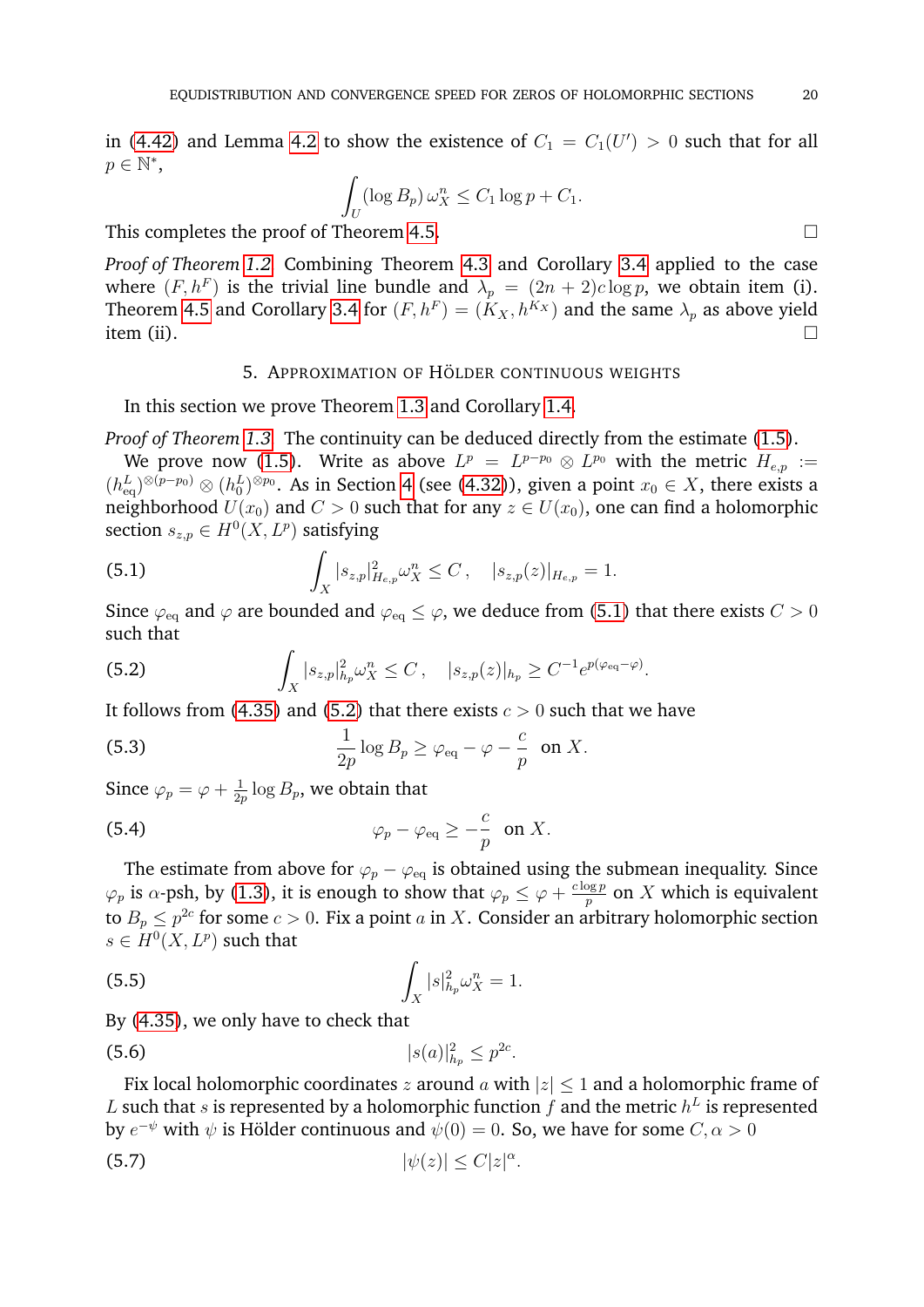Since  $s$  has unit  $L^2$ -norm, the integral

$$
\int_{|z| \le p^{-1/\alpha}} |f(z)|^2 e^{-2Cp|z|^\alpha} dZ
$$

is bounded by a constant independent of  $p$ . It follows that the integral of  $|f|^2$  on the ball  $B(0, p^{-1/\alpha})$  is bounded, because the function  $e^{2Cp|z|^\alpha}$  is bounded there. Therefore, by the submean inequality, we get

(5.8) 
$$
|s(a)|_{h_p}^2 = |f(0)|^2 \le C' p^{2n/\alpha}.
$$

This completes the proof.

*Proof of Corollary [1.4.](#page-3-2)* Theorem [1.3](#page-2-0) together with Corollary [3.9](#page-12-2) applied to

$$
\lambda_p = (m+2)c \log p
$$

imply immediately the result.

**Example 5.1.** Let us discuss here the important example of the line bundle  $L = \mathcal{O}(1)$ over  $X = \mathbb{P}^n$ . The global holomorphic sections of  $L^p = \mathcal{O}(p)$  are given by homogeneous polynomials of degree  $p$  on  $\mathbb{C}^{n+1}$ :

(5.9) 
$$
H^{0}(\mathbb{P}^{n}, \mathcal{O}(p)) \cong \{f \in \mathbb{C}[w_{0}, \ldots, w_{n}]: f \text{ homogeneous, } \deg f = p\} =: R_{p}.
$$

There exists a smooth metric  $h_{_{\rm FS}}=h^{\mathcal{O}(1)}_{_{\rm FS}}$  $\frac{\mathcal{O}(1)}{\text{FS}}$  on  $\mathcal{O}(1)$  such that the Fubini-Study Kähler form on  $\mathbb{P}^n$  is defined as the first Chern form associated to  $(\mathcal{O}(1), h_{\text{FS}})$ ,

$$
\omega_{\rm \scriptscriptstyle FS} = \frac{i}{2\pi} R^{\mathcal{O}(1)}.
$$

Let  ${\rm Met}^+({\cal O}(1))$  be the set of all semipositively curved singular metrics on  ${\cal O}(1)$ . By [\(2.5\)](#page-4-4) we know that there exists a bijection

(5.11) 
$$
PSH(\mathbb{P}^n, \omega_{\text{FS}}) \longrightarrow \text{Met}^+(\mathcal{O}(1)), \ \varphi \longmapsto h_{\varphi} = h_{\text{FS}}e^{-2\varphi},
$$

and  $c_1(\mathcal{O}(1), h_\varphi) = \omega_{\text{FS}} + dd^c \varphi$ . Moreover,  $PSH(\mathbb{P}^n, \omega_{\text{FS}})$  is in one-to-one correspondence to the Lelong class  $\mathcal{L}(\mathbb{C}^n)$  of entire psh functions with logarithmic growth,

$$
\mathcal{L}(\mathbb{C}^n) = \left\{ \psi \in PSH(\mathbb{C}^n) : \text{ there is } C_{\psi} \in \mathbb{R} \text{ such that } \psi(z) \leq \frac{1}{2} \log(1+|z|^2) + C_{\psi} \text{ for } z \in \mathbb{C}^n \right\},\
$$
and the man  $\mathcal{L}(\mathbb{C}^n) \to PSH(\mathbb{P}^n, \psi)$  is given by  $\psi \mapsto \varphi$  where

and the map  $\mathcal{L}(\mathbb{C}^n) \to PSH(\mathbb{P}^n, \omega_{FS})$  is given by  $\psi \mapsto \varphi$  where

$$
\varphi = \begin{cases} \psi(w) - \frac{1}{2} \log(1 + |w|^2), & w \in \mathbb{C}^n, \\ \limsup_{z \to w, z \in \mathbb{C}^n} \varphi(z), & w \in \mathbb{P}^n \setminus \mathbb{C}^n. \end{cases}
$$

Here we use the usual embeding of  $\mathbb C^n$  in  $\mathbb P^n.$  Let  $h\in\mathrm{Met}^+(\mathcal O(1))$  and let  $\varphi\in PSH(\mathbb P^n,\omega_{_{\mathrm{FS}}})$ such that  $h = h_{\text{\tiny FS}} e^{-2\varphi}$ . Then

$$
(5.12) \tH_{(2)}^0(\mathbb{P}^n, \mathcal{O}(p)) = \left\{ f \in H^0(\mathbb{P}^n, \mathcal{O}(p)) : \int_{\mathbb{P}^n} |f|_{h_{\text{FS}}^p}^2 e^{-2p\varphi} \omega_{\text{FS}}^n < \infty \right\} =: R_p(\varphi).
$$

We denote as usual by  $\omega_p$  the Fubini-Study current associated with  $H^0_{(2)}(\mathbb P^n,{\mathcal{O}}(p))$  by [\(2.12\)](#page-5-3) and let  $\varphi_p$  be the Fubini-Study global weights [\(4.4\)](#page-13-0). Note that if  $\varphi$  is bounded,  $R_p(\varphi) = R_p$  (as sets but in general not as Hilbert spaces).

We have the following immediate consequence of Theorem [1.2](#page-2-1) and Corollary [4.4.](#page-17-0)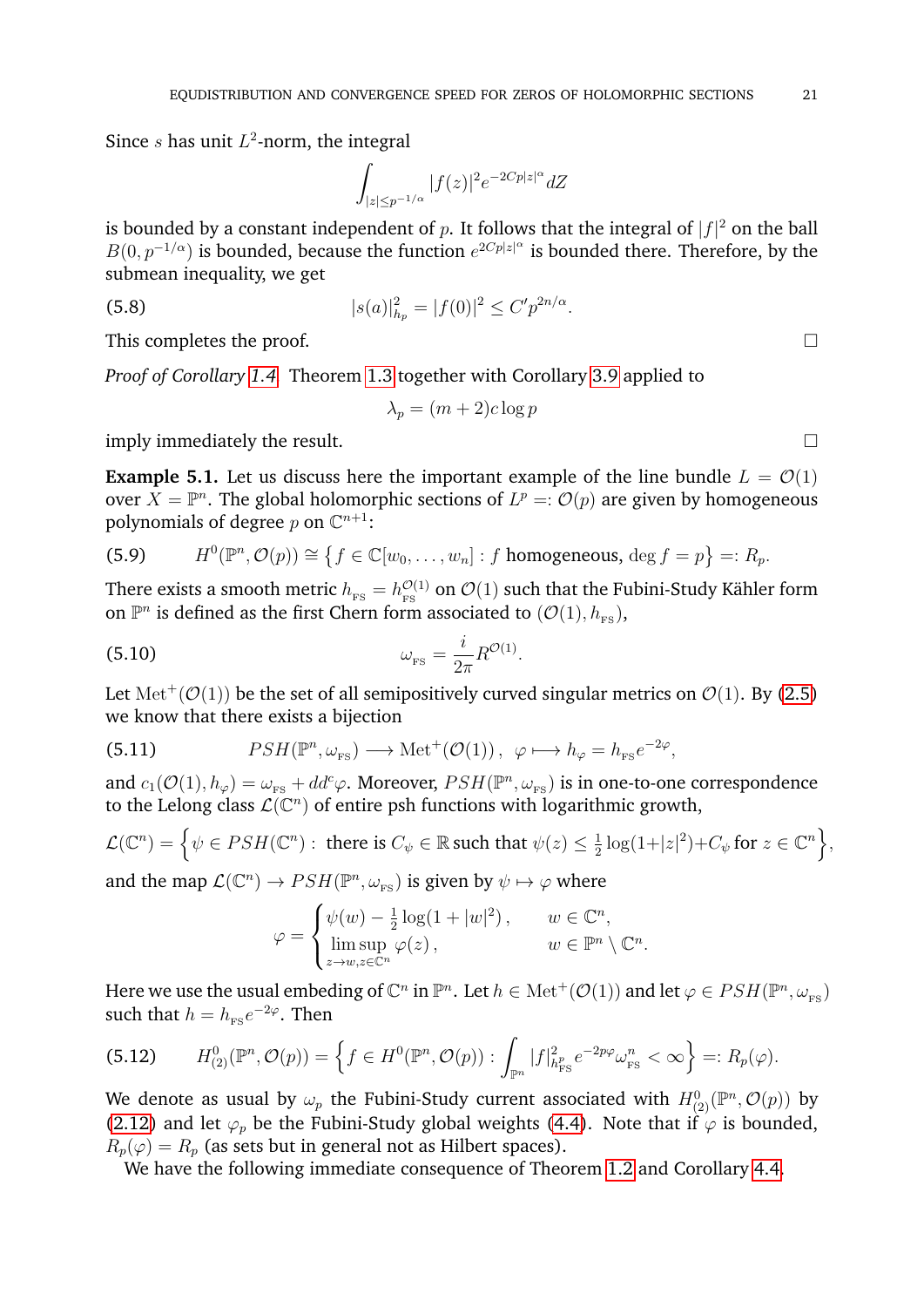**Corollary 5.2.** *(i)* Let  $\varphi \in PSH(\mathbb{P}^n, \omega_{\text{FS}})$ . Assume there exists  $\widetilde{\varphi} \in PSH(\mathbb{P}^n, \omega_{\text{FS}})$  such that  $\varphi \geq \widetilde{\varphi}$  and  $(1 - \varepsilon)\omega_{\text{FS}} + dd^c \widetilde{\varphi} \geq 0$ , for some  $\varepsilon > 0$ .

Then for  $\sigma_{\infty}$ -almost every sequence  $[s_p] \in \mathbb{P}(R_p(\varphi))$  of homogeneous polynomials,  $(\frac{1}{n})$  $\frac{1}{p}$ [Div $(s_p)$ ])  $\emph{converges to $\omega_{_{\text{FS}}}+dd^c\varphi$ on $\mathbb{P}^n$ as $p\to\infty$ with speed $O\big(\frac{1}{p}\big)$}.$  $rac{1}{p} \log p$ .

(*ii*) Let  $U$  be an open subset of  $\mathbb{P}^n$ . Assume that  $\widetilde{\varphi}$  is bounded on a neighborhood of  $\overline{U}$ . Then

(5.13) 
$$
\|\varphi_p - \varphi\|_{L^1(U)} = O\left(\frac{1}{p}\log p\right), \ \ p \to \infty,
$$

*and for every*  $1 \leq k \leq n$  *we have (not necessarily with speed estimate),* 

<span id="page-21-8"></span>(5.14) 
$$
\frac{1}{p^k}\omega_p^k \to (\omega_{\text{FS}} + dd^c \varphi)^k, \ \ p \to \infty, \ \text{on } U.
$$

*(iii) Assume moreover that*  $\varphi$  *is Hölder continuous on a neighborhood of*  $\overline{U}$ *. Then* 

(5.15) 
$$
\|\varphi_p - \varphi\|_{U,\infty} = O\left(\frac{1}{p}\log p\right), \ \ p \to \infty,
$$

and [\(5.14\)](#page-21-8) holds with speed  $O(\frac{1}{n})$  $\frac{1}{p} \log p$ .

 $H$ ence for  $\sigma_\infty$ -almost every sequence  $([s^{(1)}_p], \ldots, [s^{(k)}_p])~\in~\mathbb{P}\bigl(R_p(\varphi)\bigr)^k$  of  $k$ -tuples of ho*mogeneous polynomials we have as*  $p \to \infty$ *,* 

(5.16) 
$$
\frac{1}{p^k}[s_p^{(1)} = \ldots = s_p^{(k)} = 0] \rightarrow (\omega_{\text{FS}} + dd^c \varphi)^k, \text{ on } U \text{ with speed } O\left(\frac{1}{p}\log p\right).
$$

Theorem [1.3](#page-2-0) and Corollary [1.4](#page-3-2) imply the following.

# **Corollary 5.3.** Let  $\varphi$  be a Hölder continuous function on  $\mathbb{P}^n$ . Then:

(i) The equilibrium weight  $\varphi_{\text{eq}}$  is continuous on  $\mathbb{P}^n$  and the global Fubini-Study weights  $\varphi_p$  given by [\(4.4\)](#page-13-0) converge to  $\varphi_\mathrm{eq}$  uniformly with speed  $O(\frac{1}{n})$  $rac{1}{p}$ log p).

(ii) For any 
$$
1 \le k \le n
$$
 we have  $\frac{1}{p^k} \omega_p^k \to \omega_{\text{eq}}^k$  on X as  $p \to \infty$  with speed  $O(\frac{1}{p} \log p)$ .

*(iii)* Let  $1 \leq k \leq n$ . For  $\sigma_{\infty}$ -almost every sequence  $([s_p^{(1)}], \ldots, [s_p^{(k)}]) \in \mathbb{P}(R_p(\varphi))^k$ ,

(5.17) 
$$
\frac{1}{p^k} \big[ s_p^{(1)} = \ldots = s_p^{(k)} = 0 \big] \to \omega_{\text{eq}}^k, \text{ on } \mathbb{P}^n \text{ with speed } O\left(\frac{1}{p} \log p\right).
$$

#### <span id="page-21-0"></span>**REFERENCES**

- <span id="page-21-5"></span>[1] E. Bedford and B. A. Taylor, *A new capacity for plurisubharmonic functions*, Acta Math. **149** (1982),  $1 - 40.$
- <span id="page-21-6"></span>[2] R. Berman, *Bergman kernels and equilibrium measures for line bundles over projective manifolds*, Amer. J. Math. **131** (2009), 1485-1524.
- <span id="page-21-1"></span>[3] P. Bleher and X. Di, *Correlation between zeros of a random polynomial*. J. Stat. Phys. **88** (1997), no. 1-2, 269–305.
- <span id="page-21-2"></span>[4] T. Bloom and N. Levenberg, *Random polynomials and pluripotential-theoretic extremal functions*, preprint available at arXiv:1304.4529.
- <span id="page-21-3"></span>[5] T. Bloom and B. Shiffman, *Zeros of random polynomials on* C <sup>m</sup>, Math. Res. Lett. **14** (2007), no. 3, 469–479.
- <span id="page-21-4"></span>[6] D. Coman and G. Marinescu, *Equidistribution results for singular metrics on line bundles*, to appear in Ann. Éc. Norm. Supér., preprint available at arXiv:1108.5163.
- <span id="page-21-7"></span>[7] D. Coman and G. Marinescu, *Convergence of Fubini-Study currents for orbifold line bundles*, Internat. J. Math. **24** (2013), no. 07, 1350051.